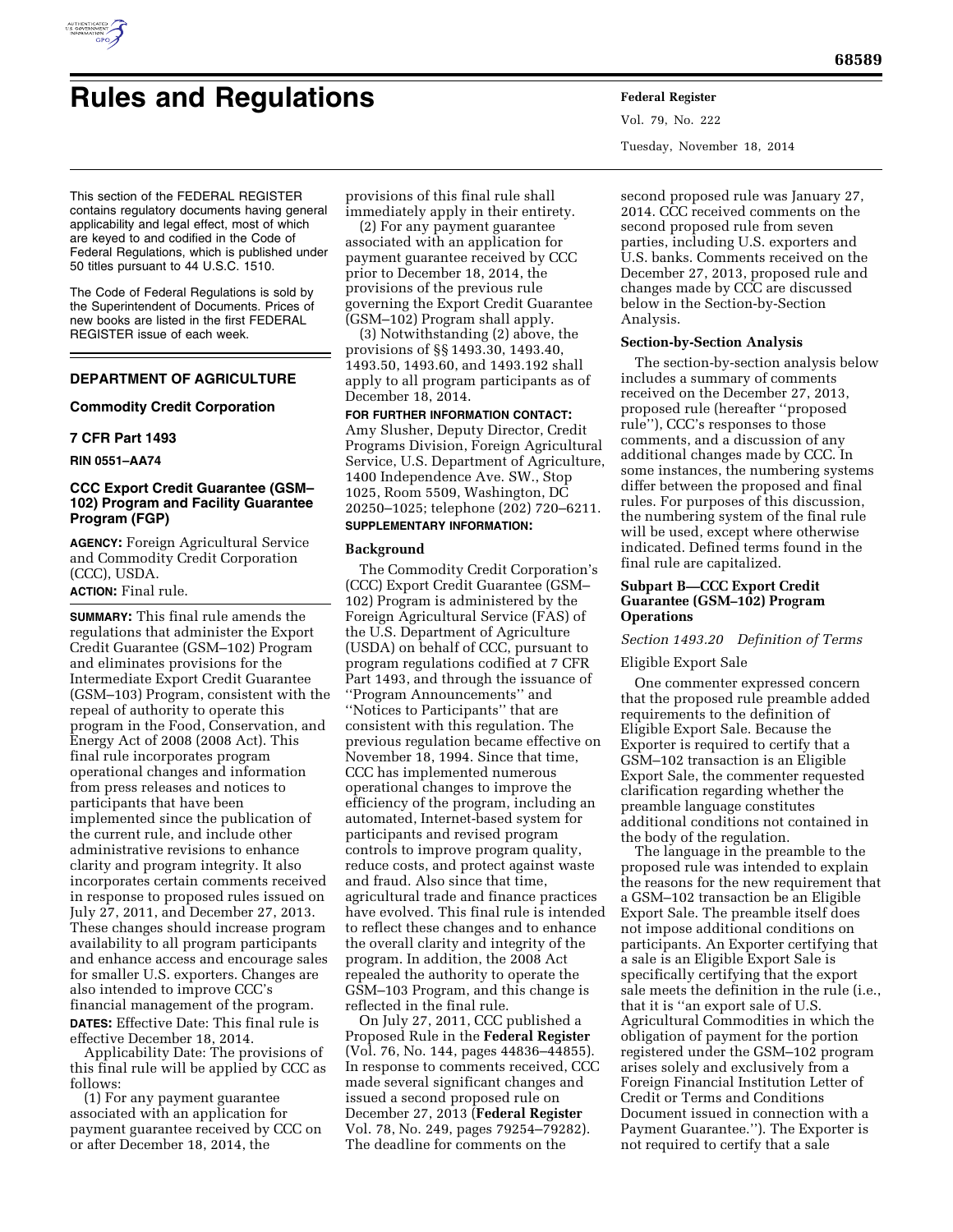constitutes an expansion of U.S. exports or would not have occurred without the GSM–102 program, nor is this definition intended to preclude brokerage arrangements. CCC will provide clarification on a case-by-case basis to any Exporter as needed to determine whether a particular transaction meets this requirement.

## Firm Export Sales Contract

CCC received two comments on the definition of Firm Export Sales Contract. One commenter understood CCC to be requiring the Importer to be the party taking physical possession of and nationalizing the U.S. Agricultural Commodities for customs clearance in the destination country or region. This understanding was based on language in the proposed rule and its preamble referencing the Importer (or Importer's Representative) as ''taking receipt'' of the U.S. Agricultural Commodities shipped under the Payment Guarantee. The commenter noted that this requirement could dramatically reduce Exporters' ability to utilize the program, as often the Exporter sells to a related entity (currently the Importer under the Payment Guarantee), who sells on to the final buyer taking physical possession of the goods. This structure enables the Exporter to pass on greater program benefits to the final buyer and enables multiple commodity shipments to be registered under a single Payment Guarantee, reducing administrative costs. The commenter suggested adding a definition of an ''exporter's representative''—an entity related to the Exporter that sells the commodities to the final buyer in the destination country or region. This new term would meet CCC's objective of requiring the Importer to be the party taking physical possession of the goods while retaining the Exporter's ability to utilize the program. With this new term, the definition of Firm Export Sales Contract would be redefined as a contract between the Exporter and either the ''exporter's representative'' or the Importer.

CCC does not intend to require that the Importer in a GSM–102 transaction be the final buyer taking physical possession of the commodities in the destination country or region. However, CCC agrees that certain language in the proposed rule and preamble, in particular reference to the Importer ''taking receipt of the goods,'' could lead to a misunderstanding regarding CCC's intent. To address this misunderstanding, CCC revised the definition of Importer and modified the provisions of § 1493.70(a)(2) and (3). Those changes are discussed in the

relevant sections of this preamble. No changes are necessary to the definition of Firm Export Sales Contract in response to this comment.

A second commenter expressed concern that a Firm Export Sales Contract must be physically signed by both the Exporter and Importer when the Exporter submits an application for a Payment Guarantee. A requirement for a physically signed document at time of application in accordance with § 1493.70(a) could be problematic, as it can take several weeks to obtain final signatures. The commenter clarified that a firm sale always exists at the time of application for the Payment Guarantee as evidenced by acknowledgements or other documentation, but may not include signatures of both the Exporter and Importer at that point.

CCC acknowledges this concern but notes that the definition of Firm Export Sales Contract does not require a physically signed document. The definition states that ''Written evidence of a sale may be in the form of a signed sales contract, a written offer and acceptance between parties, or other documentary evidence of sale.'' Provided the documentation demonstrates evidence of the sale and contains the minimum required information stated in the definition, such documentation need not be physically signed by both parties. No changes are needed to the rule in response to this comment.

Foreign Financial Institution Letter of Credit or Letter of Credit

CCC received one comment on the increasing use of electronic bills of lading (e-BLs) through providers such as Electronic Shipping Solutions (ESS) and Bolero, with a request that the GSM–102 rule specifically allow for e-BLs. CCC agrees and made a number of modifications to the final rule to accommodate e-BLs. The definition of Foreign Financial Institution Letter of Credit requires the Letter of Credit to be subject to the current revision of the Uniform Customs and Practices for Documentary Credits (UCP). The current revision, UCP 600, includes a Supplement to the Uniform Customs and Practice for Documentary Credits for Electronic Presentation (eUCP) to accommodate presentation of electronic records alone or in combination with paper documents. CCC modified the Letter of Credit definition in the final rule to include that, if applicable (i.e., if electronic records are to be used under the Letter of Credit), the provisions of the current revision of eUCP shall apply.

#### Importer

One commenter suggested modifying this definition to allow the Importer to enter a Firm Export Sales Contract with an ''exporter's representative for onward sale to the Importer. . . .'' This suggestion was made in conjunction with proposed modifications to the definition of Firm Export Sales Contract and addition of an ''exporter's representative.'' As noted in the analysis of the definition of Firm Export Sales Contract, CCC determined that it is not necessary to add ''exporter's representative'' to the rule, and this change is not needed to the Importer definition. However, CCC modified the definition of Importer in response to participant concerns that CCC is now requiring the Importer to be the final buyer in the destination country or region. The revised definition allows for the U.S. Agricultural Commodities ''to be shipped from the United States to the destination country or region under the Payment Guarantee.'' CCC believes this change will allow a final buyer other than the Importer to physically receive the goods in the destination country or region.

#### Importer's Representative

One commenter noted that some countries do not require registration of an Importer's Representative and requested the definition be modified to allow this entity to ''be organized under the laws of'' the destination country or region. CCC agrees and has modified this definition accordingly.

#### Intervening Purchaser

One commenter suggested modifying this definition to allow the Intervening Purchaser to enter a Firm Export Sales Contract with an Exporter and sell the same commodities to either an Importer or an ''exporter's representative.'' This suggestion was made in conjunction with proposed modifications to the definition of Firm Export Sales Contract and addition of an ''exporter's representative.'' As noted in the analysis of the definition of Firm Export Sales Contract, CCC determined that it is not necessary to add ''exporter's representative'' to the rule, and this change is not needed to the Intervening Purchaser definition.

#### OFAC (Office of Foreign Assets Control)

The proposed rule required participants to make certifications in certain submissions that neither the Importer, the Intervening Purchaser, nor the Foreign Financial Institution is present on the OFAC or the U.S. Government's System for Awards Management (SAM) Web site. SAM is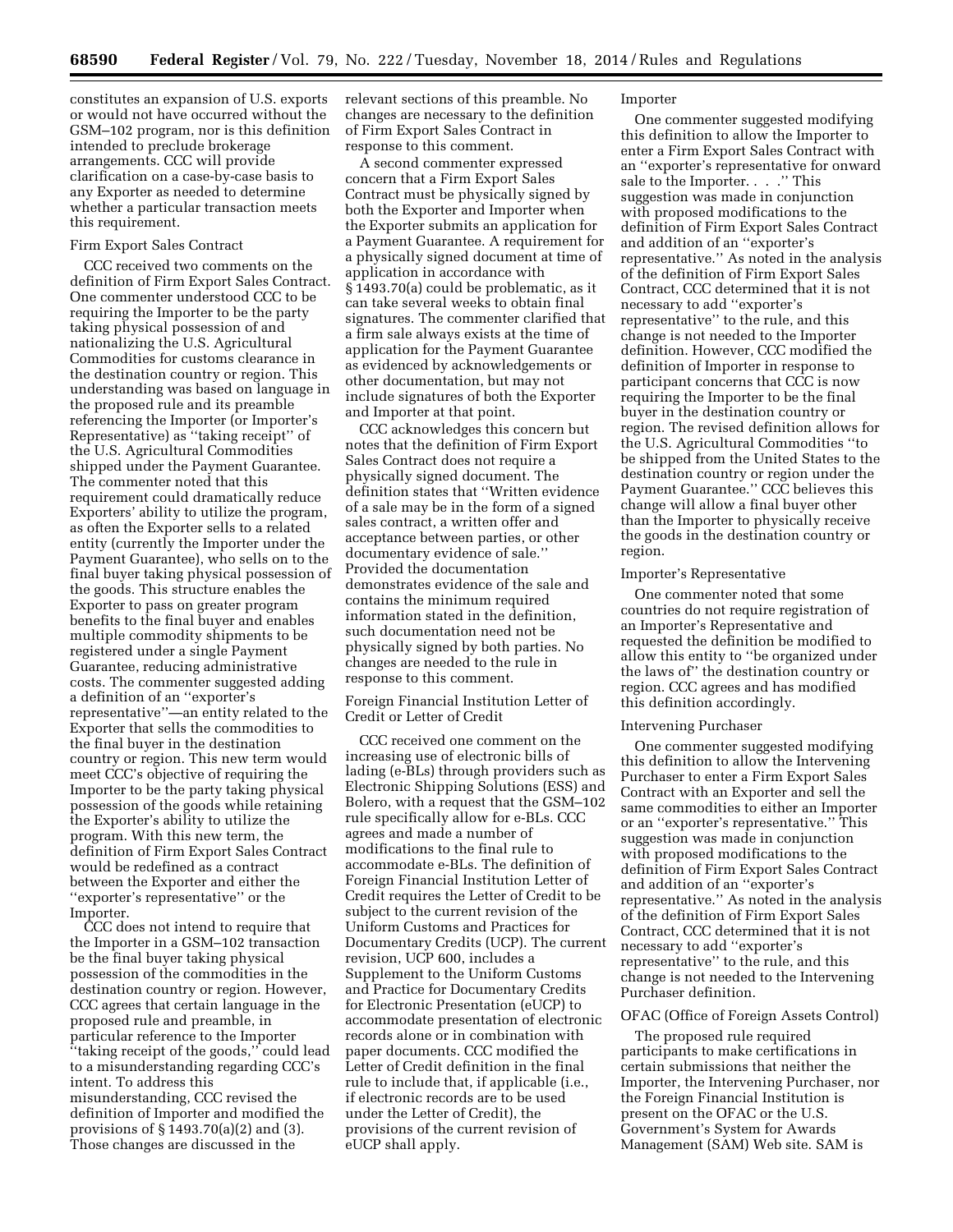the primary database of vendors doing business with the Federal Government, including entities that are excluded from doing business with the government. Since publication of the proposed rule, CCC determined that SAM fully incorporates all excluded entities from the OFAC list; therefore, it is not necessary for participants to check separately for entities on the OFAC list and certify that they have done so. Checking the SAM list is sufficient. CCC removed all references to OFAC in the final rule.

## SAM (System for Award Management)

CCC clarified the certifications in §§ 1493.80(d), 1493.120(c)(1)(i) and  $(f)(2)(iii)$ , and 1493.140 $(d)$  requiring confirmation that certain entities are not present on the SAM list. SAM not only includes entities that are excluded from doing business with the Federal Government, but also entities that are registered and eligible to do business with the Federal Government. An excluded entity is denoted in SAM as ''Exclusion.'' The certifications were modified to state that the GSM–102 participant has verified that the relevant entity ''is not present as an excluded party on the SAM list.''

One commenter asked for clarification regarding when Exporters are required to check SAM and what proof the Exporter should maintain to document this check.

The Exporter must certify on the application for Payment Guarantee that neither the Importer nor the Intervening Purchaser is present on the SAM list (§ 1493.80(d)). To make this certification, the Exporter must perform this check immediately prior to submitting the application for Payment Guarantee. Similarly, the Exporter should perform this check, if required, just prior to submitting an Evidence of Export report, consistent with § 1493.140(d). The Exporter need not maintain specific documentation that the SAM list has been checked. In accordance with government-wide suspension and debarment regulations found at 2 CFR Part 180, CCC will check SAM for all parties after receiving an application for Payment Guarantee, a notice of assignment, and an Evidence of Export report (if applicable). Sufficient information is available in SAM or through contact with other U.S. Government agencies to determine when an entity was excluded through SAM, and thus to determine whether the Exporter likely checked these lists as required. An Exporter wishing to maintain such documentation, however, might consider keeping printouts of SAM searches.

## *Section 1493.50 Information Required for Foreign Financial Institution Participation*

In paragraph (d) of this section, CCC added that when a Foreign Financial Institution (FFI) submits annual yearend financial statements for CCC to determine continued eligibility, the FFI must also re-submit the certifications in § 1493.60. This change is consistent with requirements on Exporters and U.S. Financial Institutions throughout the rule, who must re-certify the information provided at qualification when certain documents are submitted to CCC. CCC also added Foreign Financial Institutions to the provision in § 1493.191(c) (*Submission of documents by Principals*), as CCC requires these certifications to be made by a Principal (or designee) of the Foreign Financial Institution.

## *Section 1493.60 Certifications Required for Program Participation*

One commenter asked whether adherence (and documentation of adherence) to the Foreign Corrupt Practices Act is a requirement of Foreign Financial Institutions in addition to U.S. Financial Institutions and Exporters.

The certification for program participation found in § 1493.60(b)(2), which must be made by all U.S. and Foreign Financial Institutions, states that ''All U.S. operations of the applicant and its U.S. Principals are in compliance with U.S. anti-money laundering and terrorist financing statutes including, but not limited to, the USA Patriot Act of 2001, and the Foreign Corrupt Practices Act of 1977.'' Therefore, to the extent that a Foreign Financial Institution has U.S. operations and U.S. Principals, these operations and Principals are required to adhere to the Foreign Corrupt Practices Act and otherwise be in compliance with U.S. law as specified in this certification. There is no particular documentation required by the U.S. or Foreign Financial Institution to demonstrate such compliance.

## *Section 1493.70 Application for Payment Guarantee*

One commenter suggested modifying paragraph (a)(2) of this section to require either the name of the Importer or the ''exporter's representative,'' consistent with suggested changes to the Firm Export Sales Contract definition. As noted in the analysis of the Firm Export Sales Contract definition, CCC believes it is unnecessary to add "exporter's representative" to the rule and this change is not needed. However, CCC modified this provision in response to concerns that CCC is now requiring the Importer to be the final buyer in the destination country or region. Consistent with the change to the Importer definition, CCC removed the reference to the Importer or Importer's Representative ''taking receipt'' of goods in the destination country or region. Instead, the Importer (or Importer's Representative, if applicable) must be physically located in the country or region of destination.

CCC received one comment on paragraph (a)(3) expressing concern that this statement lacks clarity, specifically with respect to regional programs. The commenter is concerned that if the Importer (or Importer's Representative) under a regional program is located in a country other than where goods are discharged, the Importer (or Importer's Representative) cannot take receipt of the goods. CCC agrees and modified this statement to reflect that the goods must be ''shipped directly to the destination country or region.'' This change eliminates the requirement that either the Importer or Importer's Representative take physical receipt of the goods, and allows for these entities to be located anywhere in the destination country or region. This modification also accounts for cases where the final buyer of the goods—who may not be the Importer—may take physical receipt of the goods at destination.

One commenter requested that because paragraph  $(a)(4)$  allows the Letter of Credit to be opened by a party other than the Importer, CCC consider modifying the current language on the GSM–102 Payment Guarantee, which states ''The contractual obligation of the foreign importer to the exporter for the portion of the port value of the export sale(s) for which credit is extended to the foreign bank must be secured by an irrevocable letter of credit.'' CCC agrees and will review the GSM–102 Payment Guarantee to determine whether other changes are needed as a result of new regulatory language.

One commenter suggested modifying paragraph (a)(8) of this section to require either the name of the Importer or the "exporter's representative, consistent with suggested changes to the Firm Export Sales Contract definition. As noted in the analysis of the Firm Export Sales Contract definition, CCC believes it is unnecessary to add ''exporter's representative'' to the rule and this change is not needed.

CCC received one comment requesting elimination of the requirement in paragraph (a)(9) for the Exporter to ensure the commodity grade and quality specified in the Exporter's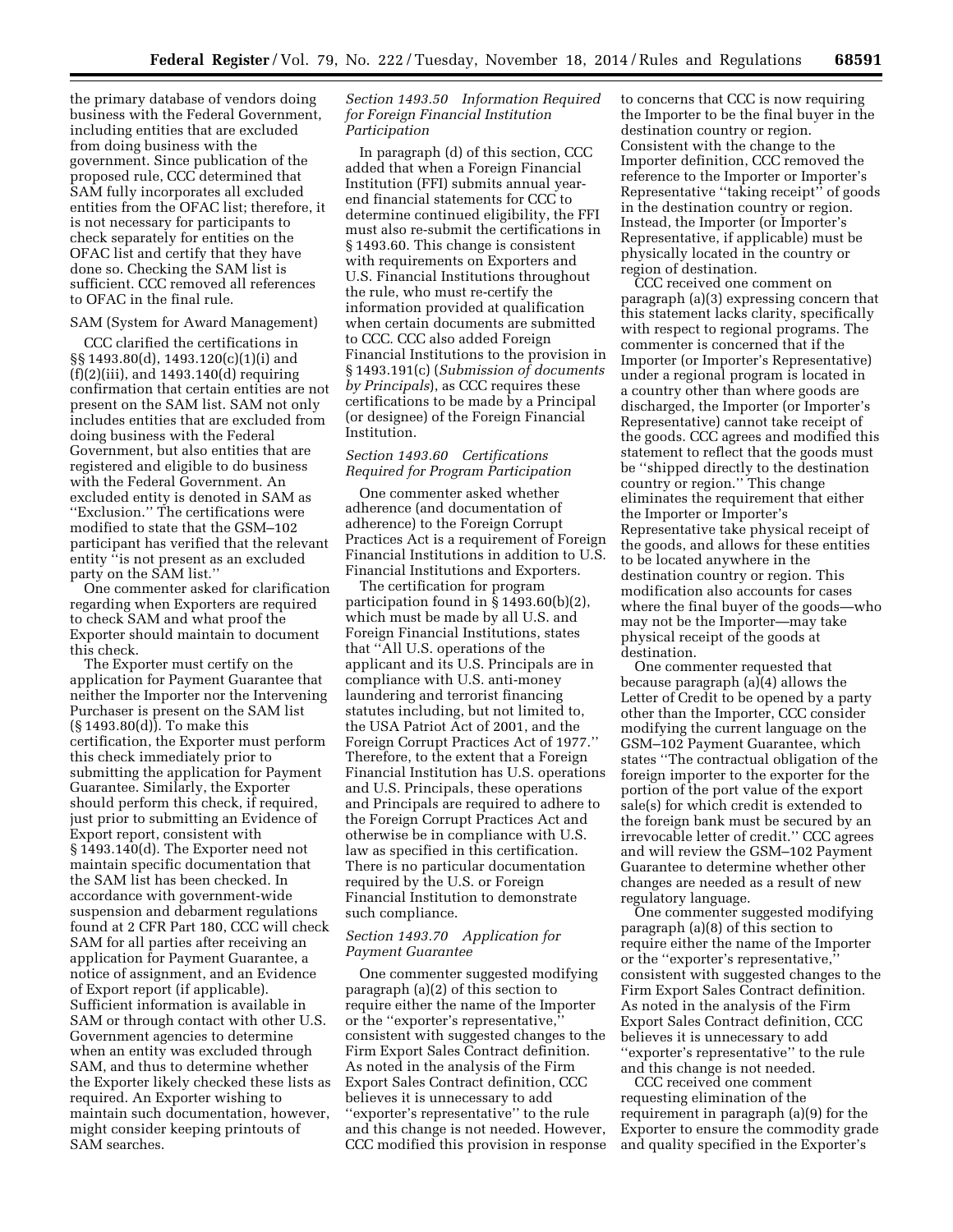application for Payment Guarantee is consistent with the Firm Export Sales Contract and Letter of Credit. The commenter contended that this provision is inconsistent with standard banking practice and the UCP 600, and emphasized that the Exporter or Holder of the Payment Guarantee must be assured CCC will honor the payment guarantee if documents are accepted for payment under the Letter of Credit.

CCC opted to maintain paragraph (a)(9) in the final rule. In response to comments received to the first proposed rule, CCC moved this provision from § 1493.90 (*Special Requirements of the Foreign Financial Institution Letter of Credit and the Terms and Conditions Document, if applicable*). In doing so, CCC acknowledged that the sales contract is a separate transaction from the Letter of Credit, and therefore the U.S. Financial Institution should not be responsible for ensuring consistency of the Letter of Credit with the underlying sales contract. However, CCC believes this requirement is important to avoid defaults based on failure to comply with the underlying terms of the sale and will maintain the requirement in § 1493.70(a)(9). CCC notes that § 1493.191(b) requires all Exporters and U.S. and Foreign Financial Institutions to review and be fully acquainted with all GSM–102 program regulations. As the Exporter should be working with the Importer, U.S. and Foreign Financial Institutions, and other parties (such as the Letter of Credit applicant) prior to application for the Payment Guarantee, all parties to the transaction should be familiar with this requirement.

CCC did modify paragraph (a)(9) in the final rule, changing ''consistent with" to "correspond with." Article 18 of the UCP 600 uses this language, requiring that the ''Description of the goods, services or performance in a commercial invoice must correspond with that appearing in the credit.'' It is not CCC's intent that the Letter of Credit contain every detail of a commodity description, as CCC acknowledges that certain commodities have very detailed and lengthy specifications. However, CCC expects commodity descriptions across the Firm Export Sales Contract, application for Payment Guarantee, and Letter of Credit to contain the commodity's primary price determining characteristics and to correspond closely enough that they are reasonably considered the same grade and type of commodity. CCC also added a requirement that the commodity description include the six-digit Harmonized System commodity classification code utilized by the Exporter. This addition will assist CCC

with better tracking of commodities under the program.

The Agricultural Act of 2014 eliminated authority for the Dairy Export Incentive Program. As a result, paragraph (a)(18) of this section was deleted and the final rule renumbered.

# *Section 1493.80 Certification Requirements for Obtaining Payment Guarantee*

CCC received one comment on the certification in paragraph (b) of this section. The commenter is concerned that this certification might preclude transactions where the Exporter is obligated to pay a commission or other compensation to an agent of the Importer or final buyer. The commenter requested that CCC clarify that armslength payments to agents are not ''items extraneous to the transaction.''

CCC previously issued clarification in a notice to participants that when an Importer requires an Exporter to employ and compensate a specified agent as a condition of concluding an export sale, such commissions/compensation are treated by CCC as Discounts and Allowances that must be reported in accordance with § 1493.70(a)(12) and deducted from both the Exported Value and Port Value in accordance with § 1493.10. Such commissions/ compensation are therefore not considered by CCC to be ''items extraneous to the transaction.'' Although CCC understands the need for clarity, it is not possible to include in the rule all items that might constitute ''items extraneous to the transaction.'' CCC is not making any changes to this certification but will examine specific items on a case-by-case basis.

# *Section 1493.90 Special Requirements of the Foreign Financial Institution Letter of Credit and the Terms and Conditions Document, if Applicable*

CCC received three comments on the requirement that the Letter of Credit stipulate presentation of at least one original clean on board bill of lading as a required document (paragraph (a)(1) in the proposed rule). Two commenters noted that this requirement would jeopardize program utilization. Export sales to destinations with short transit times typically utilize copies of shipping documents for the Letter of Credit. Original documents are provided directly to the destination for safe keeping, to be released to the appropriate party once payment is received under the Letter of Credit. This process helps to avoid demurrage charges that could accrue if parties are waiting for the arrival of original documents. Requiring that an original

bill of lading be presented under the Letter of Credit would slow import procedures and negate the potential value offered by the GSM–102 program. One commenter requested this provision be deleted. A third commenter agreed with CCC that requiring presentation of an original bill of lading in the Letter of Credit will help to prevent non-Eligible Export Sales, but noted there are legitimate cases when original clean on board bills of lading are not available due to time, technical or administrative constraints. This commenter suggested CCC make an exception to this requirement when the Exporter is indicated as the shipper on the clean onboard bill of lading. In this instance, the Letter of Credit could allow for copies of the bill of lading.

CCC's intent in requiring the Letter of Credit to stipulate presentation of an original bill of lading is to prevent non-Eligible Export Sales. Although the final rule includes a provision specifically prohibiting non-Eligible Export Sales, CCC believes additional provisions are necessary. However, CCC agrees that where the Exporter is the shipper on the bill of lading, this would indicate that the GSM–102 transaction is an Eligible Export Sale and therefore an original bill of lading need not be required under the Letter of Credit. CCC has modified § 1493.90(a) to allow for this exception, including when a company related to the Exporter (as reported in § 1493.30(a)(5)) is indicated as the shipper on the bill of lading.

CCC also modified paragraph (a) of this section to account for the use of electronic bills of lading (eBLs). CCC acknowledges that when utilizing eBLs, the only ''original'' bill of lading is the electronic version—which is only accessible to parties with access to the eBL vendor. Therefore, in cases where the Letter of Credit allows for presentation of electronic documents, the Letter of Credit may stipulate that a copy of the bill of lading is acceptable.

CCC received one comment on paragraph (a)(3)(ii) of this section in the proposed rule, requesting that CCC modify this provision to clarify that the Terms and Conditions Document is between the Foreign and U.S. Financial Institutions, as the Exporter will not be a party to this document. No changes were made in response to this comment. There is no requirement that the Exporter assign a Payment Guarantee to a U.S. Financial Institution. If there is no assignment, the Exporter would remain the Holder of the Payment Guarantee and be a party to any Terms and Conditions Document.

One commenter noted concern with § 1493.90(b)(2) in the proposed rule,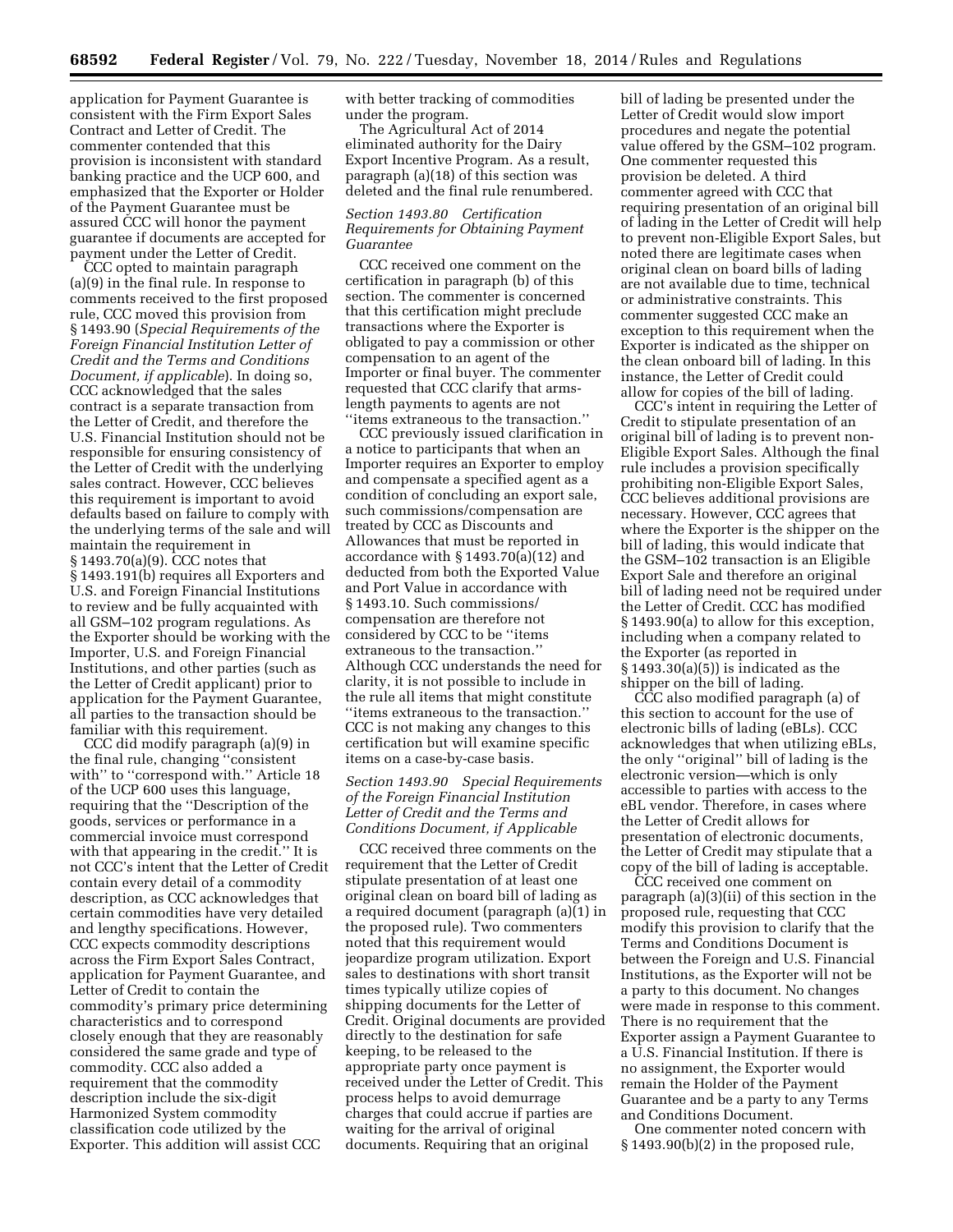which requires a clause in the Letter of Credit regarding specific jurisdiction in any legal action or proceeding under the Letter of Credit. The commenter stated that the Exporter will not know when applying for the Payment Guarantee whether the Foreign Financial Institution is willing to include this language in the Letter of Credit, which could in turn cause delays in issuing the Letter of Credit. The commenter further asked that CCC refund the guarantee fees to the Exporter if the Foreign Financial Institution refuses to issue the Letter of Credit because of this language, or if the Letter of Credit cannot be issued within 30 days of the Date of Export due to this language.

CCC believes that the Foreign Financial Institution should know in advance whether it is willing to include this language in the Letter of Credit, and, therefore, whether it is willing to participate in the transaction. Section 1493.191(b) requires all Exporters and U.S. and Foreign Financial Institutions to review and be fully acquainted with all regulations related to the GSM–102 program. All participating Foreign Financial Institutions should be aware of this requirement, and should not agree to participate in the transaction if unwilling to include this language in the Letter of Credit. CCC will not agree in advance to refund guarantee fees to an Exporter in cases where the Foreign Financial Institution cannot include the required language in the Letter of Credit or issue the Letter of Credit within the required timeframe. As specified in § 1493.110(d), fees will only be refunded if the Director determines that a refund is in the best interest of CCC. All determinations on fee refunds will be made on a case-by-case basis.

## *Section 1493.100 Terms and Requirements of the Payment Guarantee*

CCC received one comment on paragraph (e) of this section, requesting that the latest date to release reserves be amended to the latter of 45 days from the final date to export or 30 days from the date of issuance of the Letter of Credit. When bulk products are sold in one shipment for delivery to multiple buyers, the individual bills of lading are often not available until near the time the vessel reaches its destination, which could be 30–40 days from the time the vessel leaves the load port. Until all bills of lading are issued, the Exporter is unable to determine what reserve coverage is needed for a particular guarantee and cannot file the necessary amendment to the Payment Guarantee. Furthermore, the 21 calendar day requirement for filing for reserves is

inconsistent with the 30 calendar days permitted for Letter of Credit issuance.

CCC does not agree with the suggestion to allow 45 days from the final date to export (or 30 days from the date of issuance of the Letter of Credit) to file amendments for reserve coverage. As noted in the preamble to the proposed rule, reserve coverage permits an Exporter to hold program allocation that may not be utilized and could be made available to other Exporters. Given that CCC allows reserve coverage of up to ten percent of the Port Value of the sale, this reserve may be a substantial amount. However, CCC acknowledges that an Exporter may need more than 21 calendar days from the final date to export to compile documents and determine reserves needed, and also that there is logic in having similar timeframes related to reserve coverage, evidence of export report, and Letter of Credit issuance timeframes. Therefore, CCC increased the timeframe for filing an amendment for reserve coverage to 30 calendar days from the date of final export. CCC also changed the language in this paragraph to state that if the amendment to the guarantee and additional fee for reserves is not received within this 30 calendar days, CCC *may* (instead of ''will'') cancel the reserve coverage. This change will provide more flexibility in cases where unusual circumstances exist.

CCC received one comment requesting that the timeframe for issuance of the Letter of Credit be extended to 60 days from the Date of Export under paragraph (g)(3) of this section. The commenter noted that the time needed to obtain bills of lading, the internal and external financial institution processes related to issuance and approval of the Letter of Credit, and new language required by CCC in the Letter of Credit or Terms and Conditions Document may result in delays in Letter of Credit issuance. The Exporter will be unable to predict these delays at the time of application for a Payment Guarantee. The commenter also questioned how a delay in issuance of the Letter of Credit increases CCC's risk and expressed concern about forfeiture of guarantee fees when this timeframe cannot be met.

CCC addressed these concerns in the preamble to the proposed rule in response to similar comments. This provision is intended to eliminate cases where Exporters clearly have not worked with the parties in the transaction before submitting an application for Payment Guarantee and where the Letter of Credit ultimately may not be issued. The ''cost'' of such cancellations is that other Exporters

who may have utilized the allocation are unable to do so. This provision is not related to CCC's risk profile, nor is it intended to reduce CCC's risk. The final rule permits the Director to waive this requirement and/or to permit a refund of the guarantee fee if determined to be in CCC's best interest. Furthermore, as previously noted, § 1493.191(b) requires all Exporters and U.S. and Foreign Financial Institutions to review and be fully acquainted with all regulations and other documents related to the GSM–102 program. As the Exporter should be working with the Importer and U.S. and Foreign Financial Institutions prior to application for the Payment Guarantee, all parties to the transaction should be familiar with this requirement in advance of negotiation of the Letter of Credit. CCC made no changes to the final rule in response to this comment.

CCC received one comment regarding  $§ 1493.100(f)(6)$  in the proposed rule, noting a perceived discrepancy between the language in the proposed rule (which prohibits coverage of an export sale that has been guaranteed by CCC under another Payment Guarantee) and language in the preamble to the proposed rule, which indicates CCC does not believe an exporter could certify that a particular transaction has not been registered by another entity. The commenter did not understand why CCC maintained a certification related to duplicate registrations when the preamble indicates an Exporter could not make such a certification.

CCC believes there is confusion regarding § 1493.100(f)(6). This is not a certification required of the Exporter, but rather a statement that a particular type of transaction is prohibited under the program. CCC agrees that an Exporter registering a particular sale has no way to know if another Exporter has done the same. The introduction to paragraph (f) of this section states that ''An export sale (or portion thereof) is ineligible for Payment Guarantee coverage if at any time CCC determines that: . . . . . " CCC would make a determination of duplicate registrations based on information that only CCC may have. For this reason, CCC is not asking the Exporter to make a certification to this effect.

In reviewing this section, however, CCC determined that this provision is better suited to paragraph (g) of this section. Paragraph (g) defines particular exports that are ineligible under an otherwise valid Payment Guarantee. A single export (shipment) under a Payment Guarantee may be ineligible for coverage under paragraph (g), whereas other exports (shipments) under the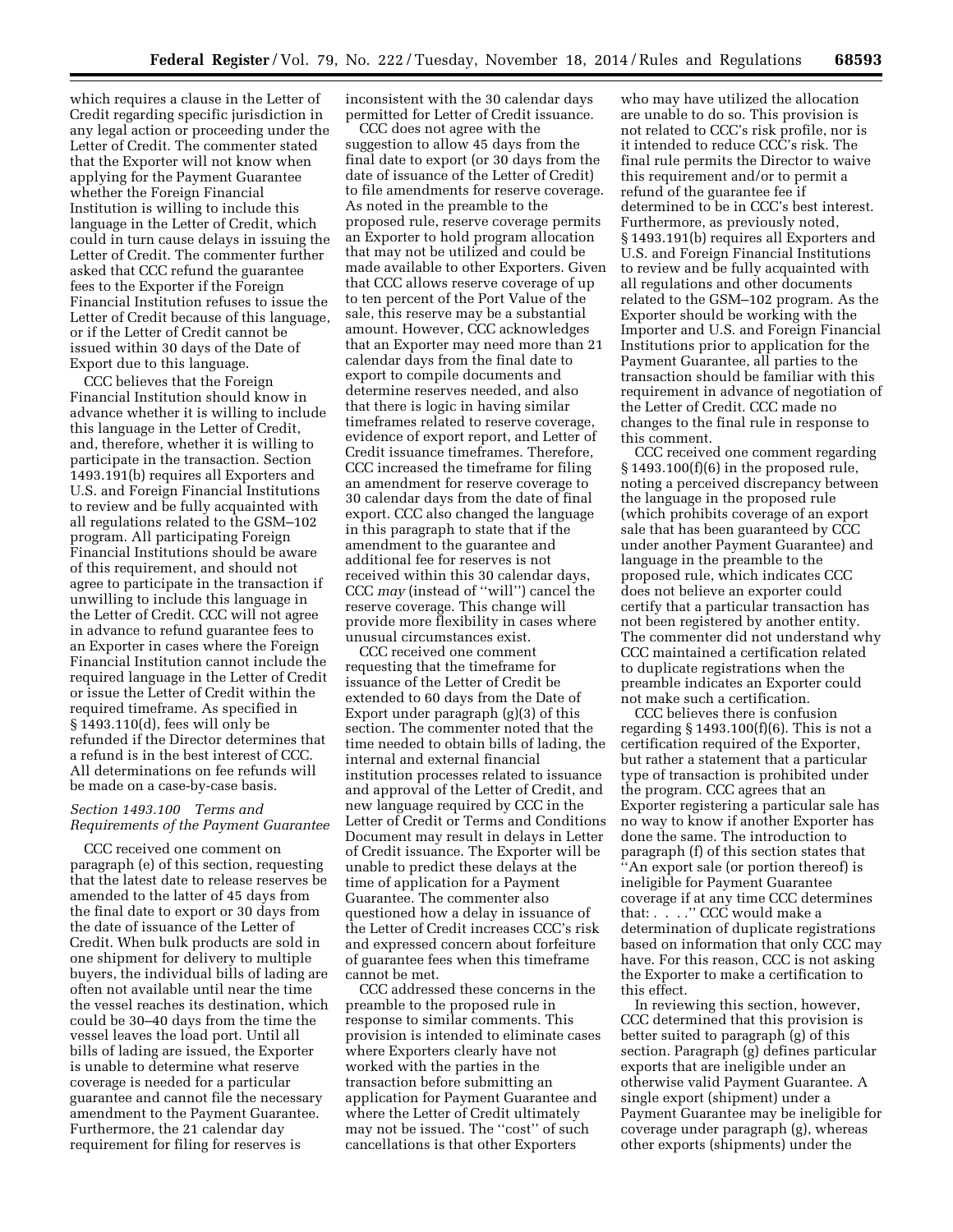same guarantee may remain eligible for coverage. CCC believes that it is possible for a particular export (shipment) to be registered more than once, even if the entire value of the Payment Guarantee is not. Paragraph (f)(6) in the proposed rule has therefore been moved to paragraph (g)(4) in the final rule. CCC has also added clarification that if such duplicate guarantees (or applications for guarantees) are found to exist, CCC will determine which guarantee (or application) constitutes an Eligible Export Sale.

# *Section 1493.110 Guarantee Fees*

One commenter requested that CCC assure Exporters that if the requirements of § 1493.100(g)(3) or § 1493.90(b)(2) are not met, CCC will refund the guarantee fees paid by the Exporter. CCC will not make a ''blanket'' assurance that Exporters will receive a refund of guarantee fees if these requirements are not met. CCC will consider all requests for guarantee fee refunds on a case-bycase basis, granting them only if the Director determines in a particular case that a refund is in the best interest of CCC, consistent with § 1493.110(d).

#### *Section 1493.130 Evidence of Export*

The Agricultural Act of 2014 eliminated authority for the Dairy Export Incentive Program. Paragraph (a)(11) of this section was deleted and the final rule renumbered.

Similar to the addition in § 1493.70(a)(9), CCC added a requirement that the commodity description reported on the evidence of export report include the six-digit Harmonized System commodity classification code utilized by the Exporter. This addition will assist CCC with better tracking of commodities under the program.

CCC received one comment on paragraph (b)(1) of this section, requesting that CCC extend the timeframe for submitting evidence of export reports (EOEs) from 21 calendar days to the latter of 45 days from the final date to export or 30 days from the date of Letter of Credit issuance. The commenter noted that the issues applying to reserve coverage (discussed under § 1493.100) also apply to filing EOEs. As noted in the discussion of § 1493.100(e), CCC acknowledges that Exporters may need more than 21 calendar days from the Date of Export to compile documents and submit an EOE, and also that there is logic in having similar timeframes related to reserve coverage, EOE, and Letter of Credit issuance timeframes. Therefore, CCC increased the timeframe for submitting

an EOE to 30 calendar days from the Date of Export.

# *Section 1493.140 Certification Requirements for the Evidence of Export*

Similar to the change in § 1493.70(a)(3), CCC modified the certification at § 1493.140(b) to reflect that the goods were ''shipped directly to the country or region specified on the Payment Guarantee.'' This change is explained in the discussion of § 1493.70 (Application for Payment Guarantee).

## *Section 1493.160 Notice of Default*

CCC received one comment on paragraph (c) of this section. The commenter expressed concern that an Exporter's sales contract may be jeopardized if the Importer is unable to find a different Foreign Financial Institution (FFI) to issue the letter of credit (following a default by the original FFI on the Payment Guarantee). The commenter noted that CCC should honor any Payment Guarantees already issued, as CCC performs a financial analysis of each FFI, and should not issue a Payment Guarantee if there is doubt as to the FFI's creditworthiness.

As stated in the preamble to the proposed rule, CCC recognizes that this provision creates some risk for the exporter who may have conditioned the export sale upon the guarantee. In response to comments on the first proposed rule, CCC modified this provision to allow continued coverage if the Letter of Credit has already been issued. However, CCC has a responsibility to protect against additional loss of taxpayer resources following the default of an FFI on another CCC-guaranteed transaction. CCC does perform a financial analysis of each FFI and will not issue a payment guarantee if there is doubt as to the FFI's creditworthiness, but the economic and financial situation of countries and financial institutions can change rapidly. CCC believes the need to protect taxpayer resources against a certain default is paramount in this case and made no changes in response to this comment.

## *Section 1493.170 Claims for Default*

CCC received one comment requesting that the requirement for a ''negotiable'' bill of lading as a claims document under paragraph (a)(3)(iii) of this section be eliminated, specifically to accommodate electronic bills of lading (copies of which are nonnegotiable). CCC determined that it is not necessary to require a ''negotiable'' bill of lading under any GSM–102 transaction; therefore, the word ''negotiable'' was eliminated. CCC

maintained the provision that the bill of lading must be signed. As noted in elsewhere in the rule, when e-BLs (or other electronic documents) are utilized in the transaction, the Letter of Credit must so stipulate and is subject to the current version of eUCP. Because the eUCP allows for electronic signatures, CCC will accept e-BLs with electronic signature as ''signed'' bills of lading. CCC added a sentence specifying that if an e-BL is utilized, a print-out of the e-BL from the electronic system with an electronic signature is acceptable.

CCC received one comment requesting the addition of a provision that the Payment Guarantee is binding in cases where payments received by the Assignee from the Foreign Financial Institution (FFI) are subsequently required to be returned due to a law, provision or decree in the FFI's country. Such a law or provision may particularly result from bankruptcy or insolvency proceedings. The commenter notes that although such ''clawback'' situations are rare, the absence of such a provision could undermine U.S. Financial Institutions' faith in the CCC guarantee.

The authorizing statute for the GSM– 102 program (Section 202(a) of the Agricultural Trade Act of 1978, as amended (7 U.S.C. 5622(a)), provides that ''the Commodity Credit Corporation may guarantee the repayment of credit made available to finance commercial export sales of agricultural commodities.'' Under a ''clawback'' scenario, the FFI has already repaid the portion of the credit that an insolvency or bankruptcy proceeding subsequently seeks to recoup through law. It is CCC's view that the authorizing statute does not extend to indemnification for all losses arising as a result of bankruptcy or insolvency law or proceedings; therefore, this provision was not added to the final rule.

#### *Section 1493.180 Payment for Default*

One commenter requested clarification on language in the proposed rule preamble related to paragraph (e) of this section. The preamble language stated that ''If a prohibited transaction were registered under a payment guarantee, CCC would take action against the exporter, if warranted, but not against the assignee, provided the assignee had no knowledge that the transaction was prohibited.'' The commenter asked if the Assignee must depend on CCC taking action against the Exporter in order to receive payment on a submitted claim.

Per 1493.180(e), CCC's determination that an Assignee is to be held harmless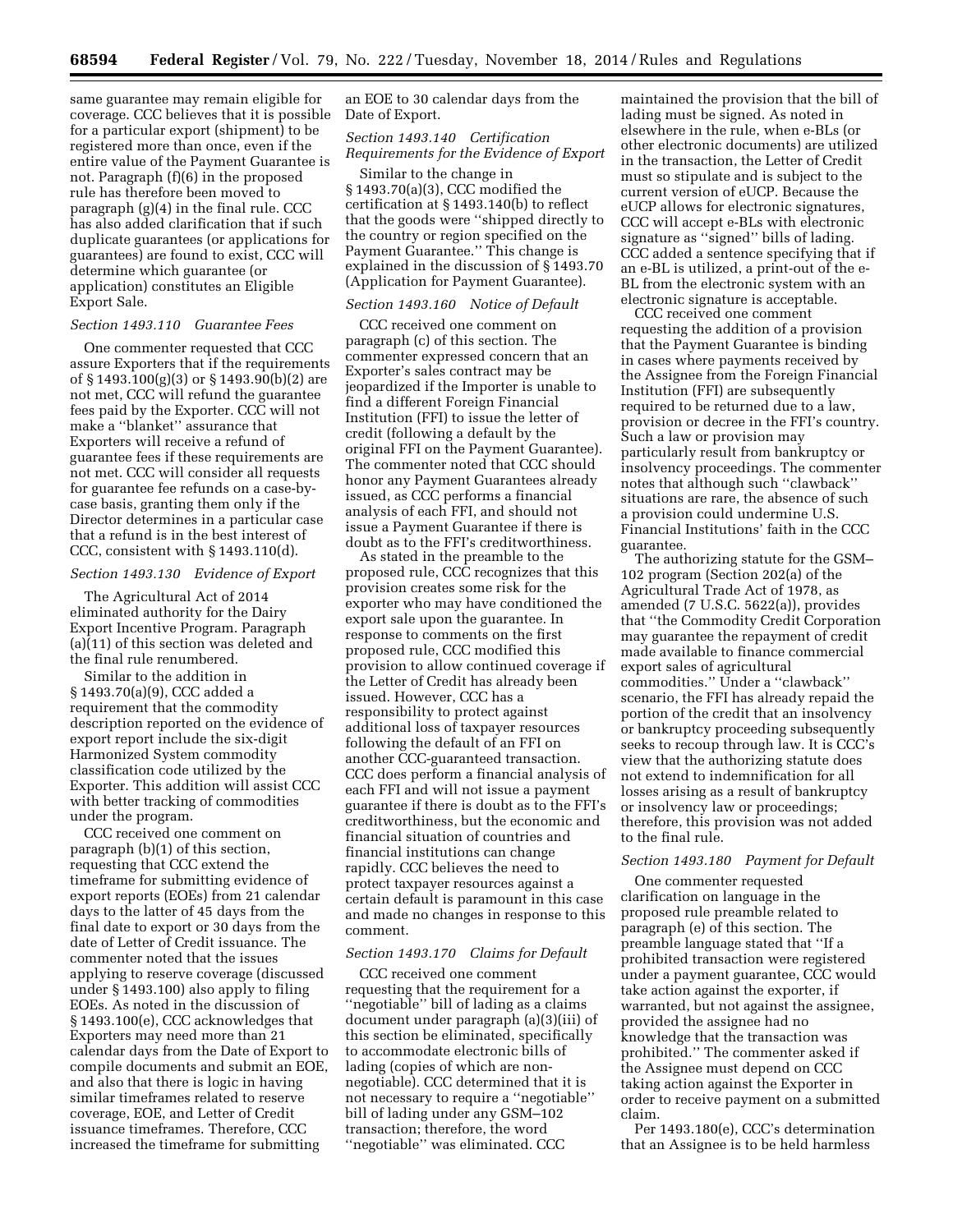for any action, omission or statement by the Exporter is based on whether all required claim documents ''appear on their face to confirm with the requirements'' of § 1493.170 and whether the Assignee had any knowledge of the action, omission or statement by the Exporter. CCC's decision to take action against an Exporter is wholly separate from a decision to hold the Assignee harmless and pay a claim. CCC does not believe any clarification is needed to paragraph (e) of this section.

# *Section 1493.191 Additional Obligations and Requirements*

CCC modified paragraph (c) of this section to include Foreign Financial Institutions. All submissions by a Foreign Financial Institution must be signed by a Principal or authorized designee.

#### **Executive Order 12866**

This final rule is issued in conformance with Executive Order 12866. It has been determined to be not significant for the purposes of Executive Order 12866 and was not reviewed by OMB. A cost-benefit assessment of this rule was not completed.

## **Executive Order 12988**

This rule has been reviewed in accordance with Executive Order 12988. This rule would not preempt State or local laws, regulations, or policies unless they present an irreconcilable conflict with this rule. Before any judicial action may be brought concerning the provisions of this rule, the appeal provisions of 7 CFR part 1493.192 would need to be exhausted. This rule would not be retroactive.

#### **Executive Order 12372**

This program is not subject to Executive Order 12372, which requires intergovernmental consultation with State and local officials. See the notice related to 7 CFR part 3015, subpart V, published at 48 FR 29115 (June 24, 1983).

## **Executive Order 13132**

This rule has been reviewed under Executive Order 13132, ''Federalism.'' The policies contained in this rule do not have any substantial direct effect on States, on the relationship between the Federal government and the States, or on the distribution of power and responsibilities among the various levels of government, nor does this rule impose substantial direct compliance costs on State and local governments. Therefore, consultation with the States is not required.

## **Executive Order 13175**

The United States has a unique relationship with Indian Tribes as provided in the Constitution of the United States, treaties, and Federal statutes. On November 5, 2009, President Obama signed a Memorandum emphasizing his commitment to ''regular and meaningful consultation and collaboration with tribal officials in policy decisions that have tribal implications including, as an initial step, through complete and consistent implementation of Executive Order 13175.'' This rule has been reviewed for compliance with E.O. 13175 and CCC worked directly with the Office of Tribal Relations in the rule's development. The policies contained in this rule do not have tribal implications that preempt tribal law.

# **Regulatory Flexibility Act**

The Regulatory Flexibility Act does not apply to this rule because CCC is not required by 5 U.S.C. 553 or any other law to publish a notice of rulemaking with respect to the subject matter of this rule.

## **Environmental Assessment**

CCC has determined that this rule does not constitute a major State or Federal action that would significantly affect the human or natural environment. Consistent with the National Environmental Policy Act (NEPA), 40 CFR 1502.4, ''Major Federal Actions Requiring the Preparation of Environmental Impact Statements'' and the regulations of the Council on Environmental Quality, 40 CFR parts 1500–1508, no environmental assessment or environmental impact statement was prepared.

#### **Unfunded Mandates**

This rule does not impose any enforceable duty or contain any unfunded mandate as described under Title II of the Unfunded Mandate Reform Act of 1995 (UMRA). Therefore, this rule is not subject to the requirements of sections 202 and 205 of UMRA.

## **Paperwork Reduction Act of 1995**

The information collection and record keeping requirements contained in this regulation have been approved by OMB in accordance with the Paperwork Reduction Act of 1995 under OMB Control Number 0551–0004.

#### **E-Government Act Compliance**

CCC is committed to complying with the E-Government Act to promote the use of the Internet and other information technologies to provide

increased opportunities for citizen access to Government information and services and for other purposes. The forms, regulations, and other information collection activities required to be utilized by a person subject to this rule are available at: *[http://www.fas.usda.gov.](http://www.fas.usda.gov)* 

## **List of Subjects in 7 CFR Part 1493**

Agricultural commodities, Exports.

For the reasons stated in the preamble, CCC amends 7 CFR part 1493 as follows:

## **PART 1493—CCC EXPORT CREDIT GUARANTEE PROGRAMS**

■ 1. The authority citation for 7 CFR part 1493 continues to read as follows:

**Authority:** 7 U.S.C. 5602, 5622, 5661, 5662, 5663, 5664, 5676; 15 U.S.C. 714b(d), 714c(f).

■ 2. Subpart A is revised to read as follows:

# **Subpart A—Restrictions and Criteria for Export Credit Guarantee Program**

#### Sec.

- 1493.1 General statement.<br>1493.2 Purposes of progra
- 1493.2 Purposes of programs.<br>1493.3 Restrictions on program
- Restrictions on programs and cargo preference statement.
- 1493.4 Criteria for country and regional allocations.
- 1493.5 Criteria for agricultural commodity allocations.

## **Subpart A—Restrictions and Criteria for Export Credit Guarantee Programs**

#### **§ 1493.1 General statement.**

This subpart sets forth the restrictions that apply to the issuance and use of Payment Guarantees under the Commodity Credit Corporation (CCC) Export Credit Guarantee (GSM–102) Program and Facility Guarantee Program (FGP), the criteria considered by CCC in determining the annual allocations of Payment Guarantees to be made available with respect to each participating country and region, and the criteria considered by CCC in the review and approval of proposed allocation levels for specific U.S. Agricultural Commodities to these countries and regions.

## **§ 1493.2 Purposes of programs.**

CCC is authorized to issue Payment Guarantees:

(a) To increase exports of U.S. Agricultural Commodities and expand access to trade finance;

(b) To assist countries, particularly developing countries and emerging markets, in meeting their food and fiber needs;

(c) To establish or improve facilities and infrastructure in emerging markets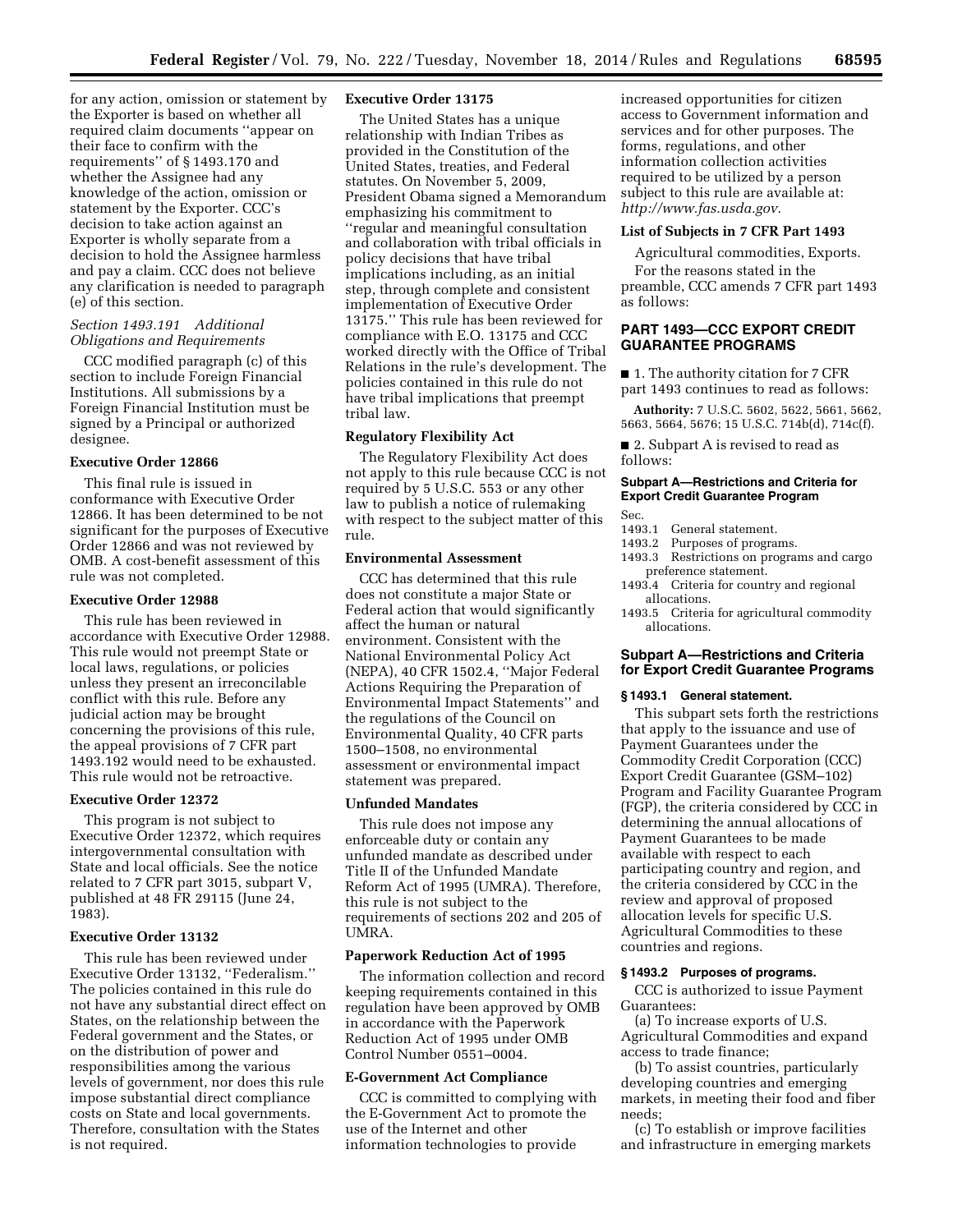to expand exports of U.S. Agricultural Commodities; or

(d) For such other purposes as the Secretary of Agriculture determines appropriate.

## **§ 1493.3 Restrictions on programs and cargo preference statement.**

(a) *Restrictions on use of Payment Guarantees.* (1) Payment Guarantees authorized under these regulations shall not be used for foreign aid, foreign policy, or debt rescheduling purposes.

(2) CCC shall not make Payment Guarantees available in connection with sales of U.S. Agricultural Commodities to any country that the Secretary determines cannot adequately service the debt associated with such sale.

(3) CCC shall not make Payment Guarantees available in connection with sales of U.S. Agricultural Commodities financed by any Foreign Financial Institution that CCC determines cannot adequately service the debt associated with such sale.

(b) *Cargo preference laws.* The provisions of the cargo preference laws do not apply to export sales with respect to which Payment Guarantees are issued under these programs.

## **§ 1493.4 Criteria for country and regional allocations.**

The criteria considered by CCC in reviewing proposals for country and regional allocations will include, but not be limited to, the following:

(a) Potential benefits that the extension of Payment Guarantees would provide for the development, expansion, or maintenance of the market for particular U.S. Agricultural Commodities in the importing country;

(b) Financial and economic ability and/or willingness of the country of obligation to adequately service CCC guaranteed debt (''country of obligation'' is the country whose Foreign Financial Institution obligation is guaranteed by CCC);

(c) Financial status of participating Foreign Financial Institutions in the country of obligation as it would affect their ability to adequately service CCC guaranteed debt;

(d) Political stability of the country of obligation as it would affect its ability and/or willingness to adequately service CCC guaranteed debt; and

(e) Current status of debt either owed by the country of obligation or by the participating Foreign Financial Institutions to CCC or to lenders protected by CCC's Payment Guarantees.

## **§ 1493.5 Criteria for agricultural commodity allocations.**

The criteria considered by CCC in determining U.S. Agricultural

Commodity allocations within a specific country or regional allocation will include, but not be limited to, the following:

(a) Potential benefits that the extension of Payment Guarantees would provide for the development, expansion or maintenance of the market in the importing country for the particular U.S. Agricultural Commodity under consideration;

(b) The best use to be made of the Payment Guarantees in assisting the importing country in meeting its particular needs for food and fiber, as may be determined through consultations with private buyers and/ or representatives of the government of the importing country; and

(c) Evaluation, in terms of program purposes, of the relative benefits of providing Payment Guarantee coverage for sales of the U.S. Agricultural Commodity under consideration compared to providing coverage for sales of other U.S. Agricultural Commodities.

■ 3. Subpart B is revised to read as follows:

## **Subpart B—CCC Export Credit Guarantee (GSM–102) Program Operations**

Sec.

- 1493.10 General statement.
- 1493.20 Definition of terms.
- 1493.30 Information required for Exporter participation.
- 1493.40 Information required for U.S. Financial Institution participation.
- 1493.50 Information required for Foreign Financial Institution participation.
- 1493.60 Certification requirements for program participation.
- 1493.70 Application for Payment Guarantee.
- 1493.80 Certification requirements for obtaining Payment Guarantee.
- 1493.90 Special requirements of the Foreign Financial Institution Letter of Credit and the Terms and Conditions Document, if applicable.
- 1493.100 Terms and requirements of the Payment Guarantee.
- 1493.110 Guarantee fees.
- 1493.120 Assignment of the Payment Guarantee.
- 1493.130 Evidence of export.
- 1493.140 Certification requirements for the evidence of export.
- 1493.150 Proof of entry.
- 1493.160 Notice of default.
- 1493.170 Claims for default.
- 1493.180 Payment for default.
- 1493.190 Recovery of defaulted payments.
- 1493.191 Additional obligations and requirements
- 1493.192 Dispute resolution and appeals.
- 1493.195 Miscellaneous provisions.

## **Subpart B—CCC Export Credit Guarantee Program (GSM–102) Operations**

## **§ 1493.10 General statement.**

(a) *Overview.* The Export Credit Guarantee (GSM–102) Program of the Commodity Credit Corporation (CCC) was developed to expand U.S. Agricultural Commodity exports by making available Payment Guarantees to encourage U.S. private sector financing of foreign purchases of U.S. Agricultural Commodities on credit terms. The Payment Guarantee issued under GSM– 102 is an agreement by CCC to pay the Exporter, or the U.S. Financial Institution that may take assignment of the Payment Guarantee, specified amounts of principal and interest in case of default by the Foreign Financial Institution that issued the Letter of Credit for the export sale covered by the Payment Guarantee. Under the GSM– 102 program, maximum repayment terms may vary based on risk of default, as determined by CCC. The program operates in a manner intended not to interfere with markets for cash sales and is targeted toward those countries that have sufficient financial strength so that foreign exchange will be available for scheduled payments. In providing this program, CCC seeks to expand and/or maintain market opportunities for U.S. agricultural exporters and assist longterm market development for U.S. Agricultural Commodities.

(b) *Program administration.* The GSM–102 program is administered under the direction of the General Sales Manager and Vice President of CCC, pursuant to this subpart, subpart A, and any Program Announcements issued by CCC. From time to time, CCC may issue a notice to participants on the USDA Web site to remind participants of the requirements of the GSM–102 program or to clarify the program requirements contained in these regulations in a manner not inconsistent with this subpart and subpart A. Program information, such as eligible U.S. Agricultural Commodities and approved U.S. and Foreign Financial Institutions, is available on the USDA Web site.

(c) *Country and regional program announcements.* From time to time, CCC will issue a Program Announcement on the USDA Web site to announce a GSM–102 program for a specific country or region. The Program Announcement for a country or region will designate specific U.S. Agricultural Commodities or products thereof, or designate that all eligible U.S. Agricultural Commodities are available under the announcement. The Program Announcement will contain any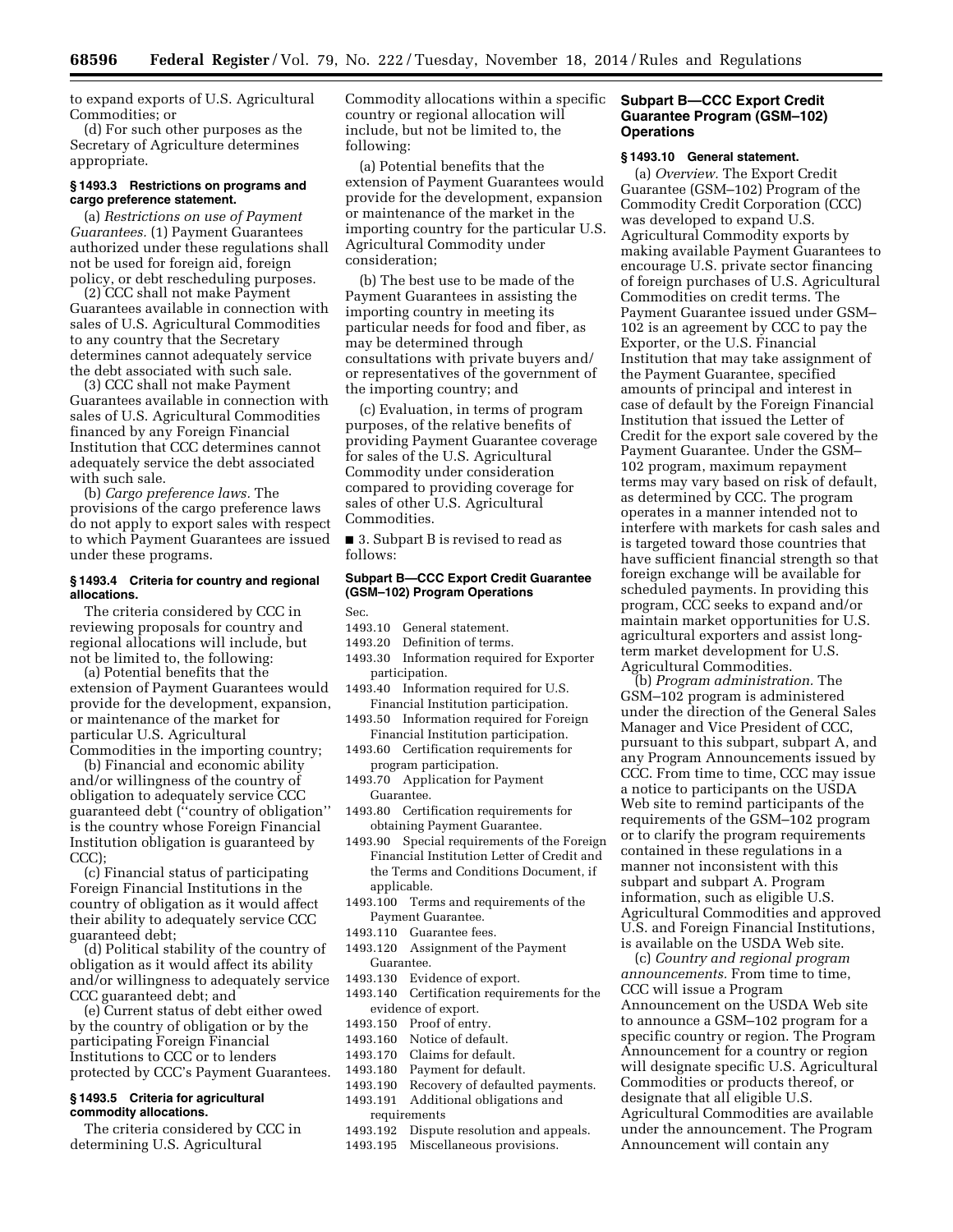requirements applicable to that country or region as determined by CCC.

#### **§ 1493.20 Definition of terms.**

Terms set forth in this subpart, on the USDA Web site (including in Program Announcements and notices to participants), and in any CCC-originated documents pertaining to the GSM–102 Program will have the following meanings:

*Affiliate.* Entities are affiliates of each other if, directly or indirectly, either one controls or has the power to control the other or a third person controls or has the power to control both. Control may include, but is not limited to: Interlocking management or ownership; identity of interests among family members; shared facilities and equipment; or common use of employees.

*Assignee.* A U.S. Financial Institution that has obtained the legal right to make a claim and receive the payment of proceeds under the Payment Guarantee.

*Business Day.* A day during which employees of the U.S. Department of Agriculture in the Washington, DC metropolitan area are on official duty during normal business hours.

*CCC.* The Commodity Credit Corporation, an agency and instrumentality of the United States within the Department of Agriculture, authorized pursuant to the Commodity Credit Corporation Charter Act (15 U.S.C. 714 et seq).

*CCC Late Interest.* Interest payable by CCC pursuant to § 1493.180(c).

*Cost and Freight (CFR).* A customary trade term for sea and inland waterway transport only, as defined by the International Chamber of Commerce, Incoterms 2010 (or as superseded).

*Cost Insurance and Freight (CIF).* A customary trade term for sea and inland waterway transport only, as defined by the International Chamber of Commerce, Incoterms 2010 (or as superseded).

*Date of Export.* One of the following dates, depending upon the method of shipment: The on-board date of an ocean bill of lading or the on-board ocean carrier date of an intermodal bill of lading; the on-board date of an airway bill; or, if exported by rail or truck, the date of entry shown on an entry certificate or similar document issued and signed by an official of the government of the importing country.

*Date of Sale.* The earliest date on which a Firm Export Sales Contract exists between the Exporter, or an Intervening Purchaser, if applicable, and the Importer.

*Director.* The Director, Credit Programs Division, Office of Trade Programs, Foreign Agricultural Service, or the Director's designee.

*Discounts and Allowances.* Any consideration provided directly or indirectly, by or on behalf of the Exporter or an Intervening Purchaser, to the Importer in connection with an Eligible Export Sale, above and beyond the commodity's value, stated on the appropriate FOB, FAS, FCA, CFR or CIF basis (or other basis specified in Incoterms 2010, or as superseded), which includes, but is not limited to, the provision of additional goods, services or benefits; the promise to provide additional goods, services or benefits in the future; financial rebates; the assumption of any financial or contractual obligations; commissions where the Importer requires the Exporter to employ and compensate a specified agent as a condition of concluding the Eligible Export Sale; the whole or partial release of the Importer from any financial or contractual obligations; or settlements made in favor of the Importer for quality or weight.

*Eligible Export Sale.* An export sale of U.S. Agricultural Commodities in which the obligation of payment for the portion registered under the GSM–102 program arises solely and exclusively from a Foreign Financial Institution Letter of Credit or Terms and Conditions Document issued in connection with a Payment Guarantee.

*Eligible Interest.* The amount of interest that CCC agrees to pay the Holder of the Payment Guarantee in the event that CCC pays a claim for default of Ordinary Interest. Eligible Interest shall be the lesser of:

(1) The amount calculated using the interest rate specified between the Holder of the Payment Guarantee and the Foreign Financial Institution; or

(2) The amount calculated using the specified percentage of the Treasury bill investment rate set forth on the face of the Payment Guarantee.

*Exported Value.* (1) Where CCC announces Payment Guarantee coverage on a FAS, FCA, or FOB basis and:

(i) Where the U.S. Agricultural Commodity is sold on a FAS, FCA, or FOB basis, the value, FAS, FCA, or FOB basis, port of shipment, of the export sale, reduced by the value of any Discounts and Allowances granted to the Importer in connection with such sale; or

(ii) Where the U.S. Agricultural Commodity was sold on a CFR or CIF basis, point of entry, the value of the export sale, FAS, FCA or FOB, port of shipment, is measured by the CFR or CIF value of the U.S. Agricultural Commodity less the cost of ocean freight, as determined at the time of

application and, in the case of CIF sales, less the cost of marine and war risk insurance, as determined at the time of application, reduced by the value of any Discounts and Allowances granted to the Importer in connection with the sale of the commodity; or

(2) Where CCC announces coverage on a CFR or CIF basis, and where the U.S. Agricultural Commodity is sold on a CFR or CIF basis, port of destination, the total value of the export sale, CFR or CIF basis, port of destination, reduced by the value of any Discounts and Allowances granted to the Importer in connection with the sale of the commodity; or

(3) When a CFR or CIF U.S. Agricultural Commodity export sale involves the performance of non-freight services to be performed outside the United States (e.g., services such as bagging bulk cargo) which are not normally included in ocean freight contracts, the value of such services and any related materials not exported from the U.S. with the commodity must also be deducted from the CFR or CIF sales price in determining the Exported Value.

*Exporter.* A seller of U.S. Agricultural Commodities that is both qualified in accordance with the provisions of § 1493.30 and the applicant for the Payment Guarantee.

*Firm Export Sales Contract.* The written sales contract entered into between the Exporter and the Importer (or, if applicable, the written sales contracts between the Exporter and the Intervening Purchaser and the Intervening Purchaser and the Importer) which sets forth the terms and conditions of an Eligible Export Sale of the eligible U.S. Agricultural Commodity from the Exporter to the Importer (or, if applicable, the sale of the eligible U.S. Agricultural Commodity from the Exporter to the Intervening Purchaser and from the Intervening Purchaser to the Importer). Written evidence of a sale may be in the form of a signed sales contract, a written offer and acceptance between parties, or other documentary evidence of sale. The written evidence of sale for the purposes of the GSM–102 program must, at a minimum, document the following information: The eligible U.S. Agricultural Commodity, quantity, quality specifications, delivery terms (FOB, C&F, FCA, etc.) to the eligible country or region, delivery period, unit price, payment terms, Date of Sale, and evidence of agreement between Importer (and Intervening Purchaser, if applicable) and Exporter. The Firm Export Sales Contract between the Exporter and the Importer (or, if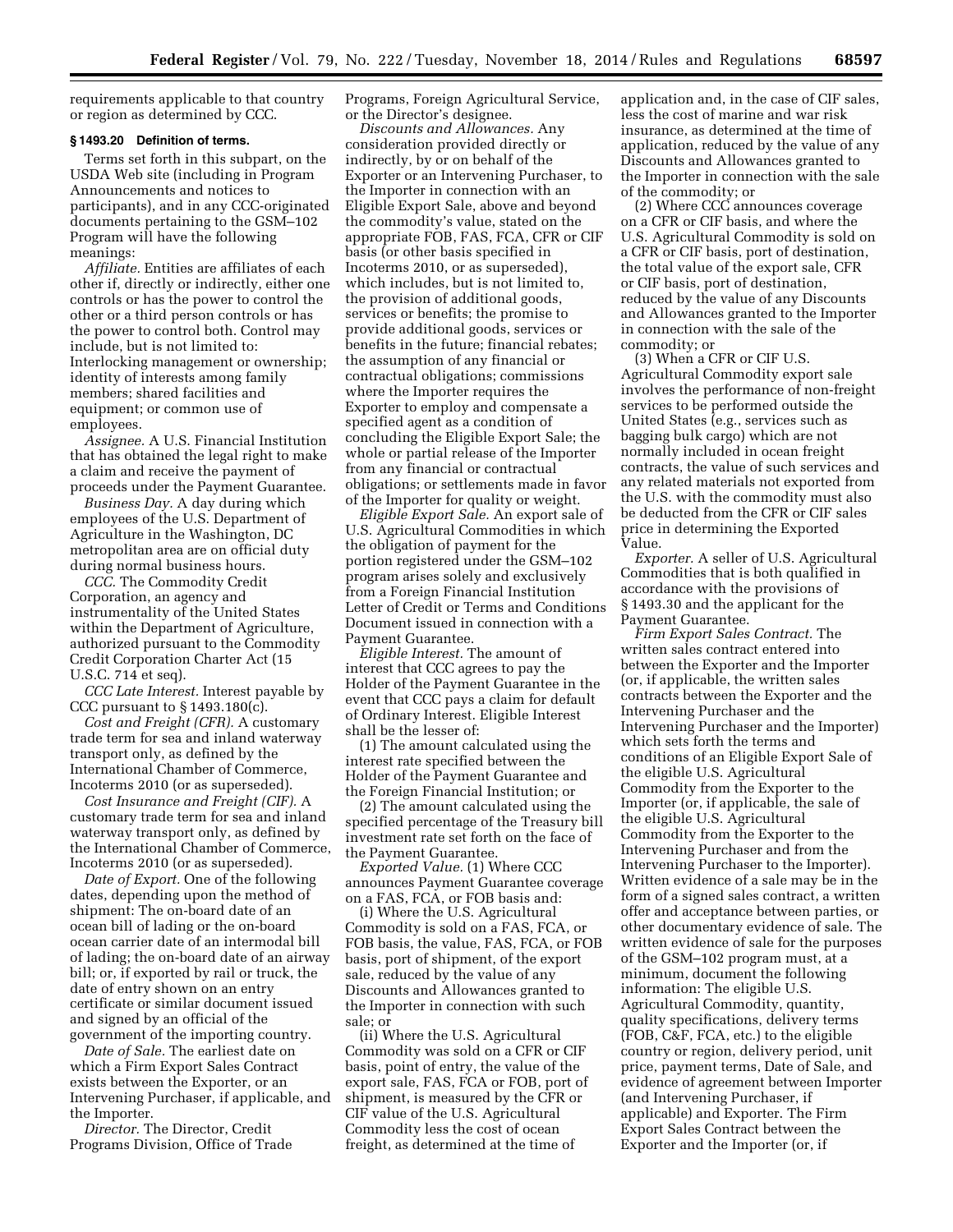applicable, between the Exporter and the Intervening Purchaser and between the Intervening Purchaser and the Importer) may be conditioned upon CCC's approval of the Exporter's application for a Payment Guarantee.

*Foreign Financial Institution.* A financial institution (including foreign branches of U.S. financial institutions):

(1) Organized and licensed under the laws of a jurisdiction outside the United States;

(2) Not domiciled in the United States; and

(3) Subject to the banking or other financial regulatory authority of a foreign jurisdiction (except for multilateral and sovereign institutions).

*Foreign Financial Institution Letter of Credit or Letter of Credit.* An irrevocable documentary letter of credit, subject to the current revision of the Uniform Customs and Practices (UCP) for Documentary Credits (International Chamber of Commerce Publication No. 600, or latest revision), and, if electronic documents are to be utilized, the current revision of the Supplement to the Uniform Customs and Practice for Documentary Credits for Electronic Presentation (eUCP) providing for payment in U.S. dollars against stipulated documents and issued in favor of the Exporter by a CCC-approved Foreign Financial Institution.

*Free Alongside Ship (FAS).* A customary trade term for sea and inland waterway transport only, as defined by the International Chamber of Commerce, Incoterms 2010 (or as superseded).

*Free Carrier (FCA).* A customary trade term for all modes of transportation, as defined by the International Chamber of Commerce, Incoterms 2010 (or as superseded).

*Free on Board (FOB).* A customary trade term for sea and inland waterway transport only, as defined by the International Chamber of Commerce, Incoterms 2010 (or as superseded).

*GSM.* The General Sales Manager, Foreign Agricultural Service, USDA, acting in his or her capacity as Vice President, CCC, or designee.

*Guaranteed Value.* The maximum amount indicated on the face of the Payment Guarantee, exclusive of interest, that CCC agrees to pay the Holder of the Payment Guarantee.

*Holder of the Payment Guarantee.*  The Exporter or the Assignee of the Payment Guarantee with the legal right to make a claim and receive the payment of proceeds from CCC under the Payment Guarantee in case of default by the Foreign Financial Institution.

*Importer.* A foreign buyer that enters into a Firm Export Sales Contract with

an Exporter or with an Intervening Purchaser for the sale of the U.S. Agricultural Commodities to be shipped from the United States to the destination country or region under the Payment Guarantee.

*Importer's Representative.* An entity having a physical office and that is either organized under the laws of or registered to do business in the destination country or region specified in the Payment Guarantee and that is authorized to act on the Importer's behalf with respect to the sale described in the Firm Export Sales Contract.

*Incoterms.* Trade terms developed by the International Chamber of Commerce in Incoterms 2010 (or latest revision) which define the respective obligations of the buyer and seller in a sales contract.

*Intervening Purchaser.* A party that is not located in the country or region of destination specified in the Payment Guarantee and that enters into a Firm Export Sales Contract to purchase U.S. Agricultural Commodities from an Exporter and sell the same U.S. Agricultural Commodities to an Importer.

*Ordinary Interest.* Interest (other than Post Default Interest) charged on the principal amount identified in the Foreign Financial Institution Letter of Credit or, if applicable, the Terms and Conditions Document.

*Payment Guarantee.* An agreement under the GSM–102 program by which CCC, in consideration of a fee paid, and in reliance upon the statements and declarations of the Exporter, subject to the terms set forth in the written guarantee, this subpart, and any applicable Program Announcements, agrees to pay the Holder of the Payment Guarantee in the event of a default by a Foreign Financial Institution on its Repayment Obligation under the Foreign Financial Institution Letter of Credit issued in connection with a guaranteed sale or, if applicable, under the Terms and Conditions Document.

*Port Value.* (1) Where CCC announces coverage on a FAS, FCA, or FOB basis and:

(i) Where the U.S. Agricultural Commodity is sold on a FAS, FCA, or FOB basis, port of shipment, the value, FAS, FCA, or FOB basis, port of shipment, of the export sale, including the upward loading tolerance, if any, as provided by the Firm Export Sales Contract, reduced by the value of any Discounts and Allowances granted to the Importer in connection with such sale; or

(ii) Where the U.S. Agricultural Commodity was sold on a CFR or CIF basis, port of destination, the value of

the export sale, FAS, FCA, or FOB, port of shipment, including the upward loading tolerance, if any, as provided by the Firm Export Sales Contract, is measured by the CFR or CIF value of the U.S. Agricultural Commodity less the value of ocean freight and, in the case of CIF sales, less the value of marine and war risk insurance, reduced by the value of any Discounts and Allowances granted to the Importer in connection with the sale of the commodity.

(2) Where CCC announces coverage on a CFR or CIF basis and where the U.S. Agricultural Commodity was sold on CFR or CIF basis, port of destination, the total value of the export sale, CFR or CIF basis, port of destination, including the upward loading tolerance, if any, as provided by the Firm Export Sales Contract, reduced by the value of any Discounts and Allowances granted to the Importer in connection with the sale of the commodity.

(3) When a CFR or CIF U.S. Agricultural Commodity export sale involves the performance of non-freight services to be performed outside the United States (e.g., services such as bagging bulk cargo), which are not normally included in ocean freight contracts, the value of such services and any related materials not exported from the U.S. with the commodity must also be deducted from the CFR or CIF sales price in determining the Port Value.

*Post Default Interest.* Interest charged on amounts in default that begins to accrue upon default of payment, as specified in the Foreign Financial Institution Letter of Credit or, if applicable, in the Terms and Conditions Document.

*Principal.* A principal of a corporation or other legal entity is an individual serving as an officer, director, owner, partner, or other individual with management or supervisory responsibilities for such corporation or legal entity.

*Program Announcement.* An announcement issued by CCC on the USDA Web site that provides information on specific country and regional programs and may identify eligible U.S. Agricultural Commodities and countries, length of credit periods which may be covered, and other information.

*Repayment Obligation.* A contractual commitment by the Foreign Financial Institution issuing the Letter of Credit in connection with an Eligible Export Sale to make payment(s) on principal amount(s), plus any Ordinary Interest and Post Default Interest, in U.S. dollars, to an Exporter or U.S. Financial Institution on deferred payment terms consistent with those permitted under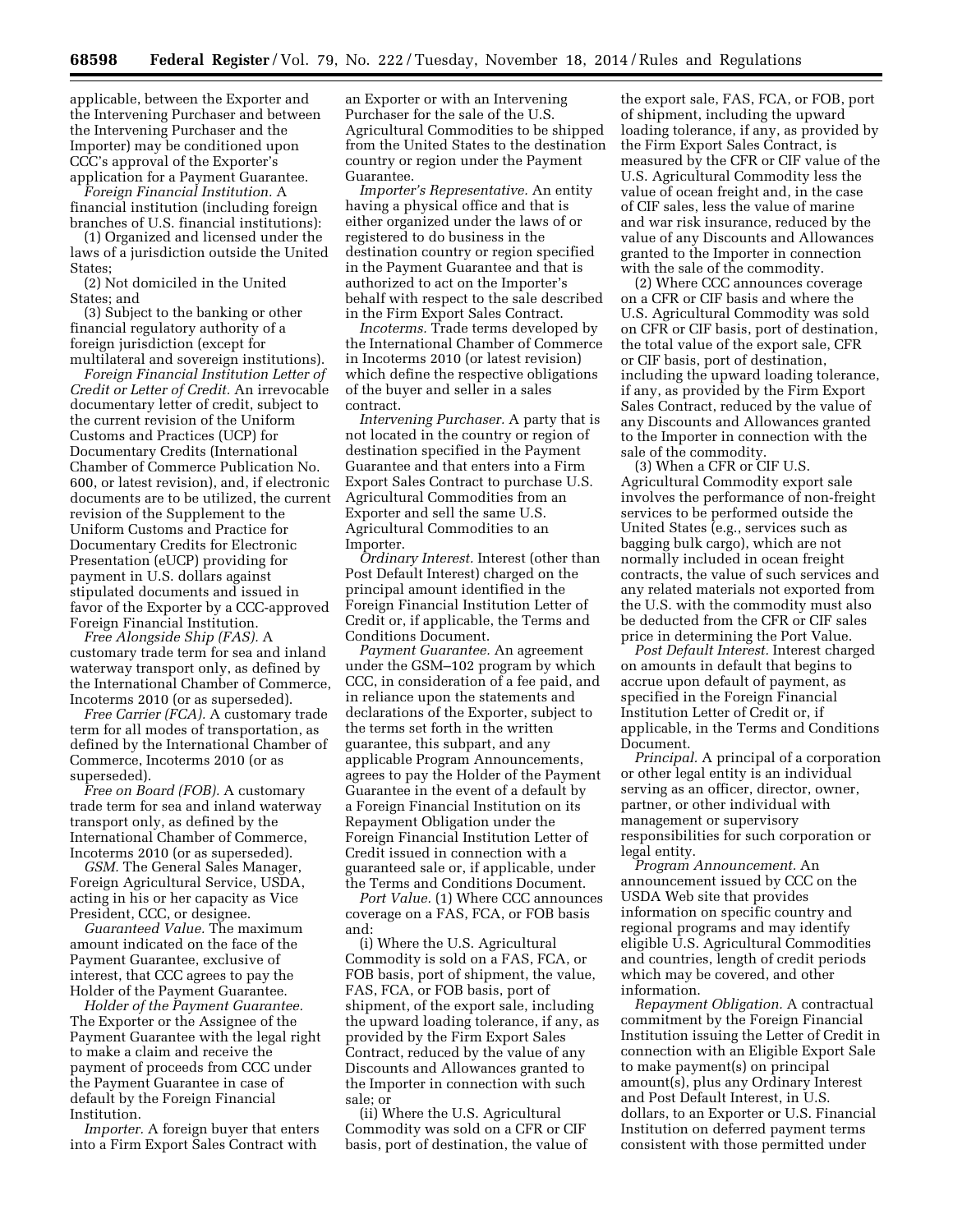CCC's Payment Guarantee. The Repayment Obligation must be documented using one of the methods specified in § 1493.90.

*Repurchase Agreement.* A written agreement under which the Holder of the Payment Guarantee may from time to time enter into transactions in which the Holder of the Payment Guarantee agrees to sell to another party Foreign Financial Institution Letter(s) of Credit and, if applicable, Terms and Conditions Document(s), secured by the Payment Guarantee, and repurchase the same Foreign Financial Institution Letter(s) of Credit and Terms and Conditions Documents secured by the Payment Guarantee, on demand or date certain at an agreed upon price.

*SAM (System for Award Management).* A Federal Government owned and operated free Web site that contains information on parties excluded from receiving Federal contracts or certain subcontracts and excluded from certain types of Federal financial and nonfinancial assistance and benefits.

*Terms and Conditions Document.* A document specifically identified and referred to in the Foreign Financial Institution Letter of Credit which may contain the Repayment Obligation and other special requirements specified in § 1493.90.

*United States or U.S.* Each of the States of the United States, the District of Columbia, Puerto Rico, and the territories and possessions of the United States.

*U.S. Agricultural Commodity or U.S. Agricultural Commodities.* (1)(i) An agricultural commodity or product entirely produced in the United States; or

(ii) A product of an agricultural commodity—

(A) 90 percent or more of the agricultural components of which by weight, excluding packaging and added water, is entirely produced in the United States; and

(B) That the Secretary determines to be a high value agricultural product.

(2) For purposes of this definition, fish entirely produced in the United States include fish harvested by a documented fishing vessel as defined in title 46, United States Code, in waters that are not waters (including the territorial sea) of a foreign country.

*USDA.* United States Department of Agriculture.

*U.S. Financial Institution.* A financial institution (including U.S. branches of Foreign Financial Institutions):

(1) Organized and licensed under the laws of a jurisdiction within the United States;

(2) Domiciled in the United States; and

(3) Subject to the banking or other financial regulatory authority jurisdiction within the United States.

*Weighted Average Export Date.* The mean Date of Export for all exports within a 30 calendar day period, weighted by the guaranteed portion of the Exported Value of each export.

## **§ 1493.30 Information required for Exporter participation.**

Exporters must apply and be approved by CCC to be eligible to participate in the GSM–102 Program.

(a) *Qualification requirements.* To qualify for participation in the GSM– 102 program, an applicant must submit the following information to CCC in the manner specified on the USDA Web site:

(1) For the applicant:

(i) The name and full U.S. address (including the full 9-digit zip code) of the applicant's office, along with an indication of whether the address is a business or private residence. A post office box is not an acceptable address. If the applicant has multiple offices, the address included in the information should be that which is pertinent to the GSM–102 export sales contemplated by the applicant;

(ii) Dun and Bradstreet (DUNS) number;

(iii) Employer Identification Number (EIN—also known as a Federal Tax Identification Number);

(iv) Telephone and fax numbers;

(v) Email address (if applicable);

(vi) Business Web site (if applicable); (vii) Contact name;

(viii) Statement indicating whether the applicant is a U.S. domestic entity or a foreign entity domiciled in the United States; and

(ix) The form of business entity of the applicant (e.g., sole proprietorship, partnership, corporation, etc.) and the U.S. jurisdiction under which such entity is organized and authorized to conduct business. Such jurisdictions are a U.S. State, the District of Columbia, Puerto Rico, and the territories and possessions of the United States. Upon request by CCC, the applicant must provide written evidence that such entity has been organized in a U.S. State, the District of Columbia, Puerto Rico, or a territory or possession of the United States.

(2) For the applicant's headquarters office:

(i) The name and full address of the applicant's headquarters office. A post office box is not an acceptable address; and

(ii) Telephone and fax numbers.

(3) For the applicant's agent for the service of process:

(i) The name and full U.S. address of the applicant's agent's office, along with an indication of whether the address is a business or private residence;

(ii) Telephone and fax numbers; (iii) Email address (if applicable); and

(iv) Contact name.

(4) A description of the applicant's business. Applicants must provide the following information:

(i) Nature of the applicant's business (e.g., agricultural producer, commodity trader, consulting firm, etc.);

(ii) Explanation of the applicant's experience/history with U.S. Agricultural Commodities for the preceding three years, including a description of such commodities;

(iii) Explanation of the applicant's experience/history exporting U.S. Agricultural Commodities, including number of years involved in exporting, types of products exported, and destination of exports for the preceding three years; and

(iv) Whether or not the applicant is a ''small or medium enterprise'' (SME) as defined on the USDA Web site;

(5) A listing of any related companies (e.g., Affiliates, subsidiaries, or companies otherwise related through common ownership) currently qualified to participate in CCC export programs;

(6) A statement describing the applicant's participation, if any, during the past three years in U.S. Government programs, contracts or agreements; and

(7) A statement that: ''All certifications set forth in 7 CFR 1493.60(a) are hereby made in this application'' which, when included in the application, will constitute a certification that the applicant is in compliance with all of the requirements set forth in § 1493.60(a). The applicant will be required to provide further explanation or documentation if not in compliance with these requirements or if the application does not include this statement.

(b) *Qualification notification.* CCC will promptly notify applicants that have submitted information required by this section whether they have qualified to participate in the program or whether further information is required by CCC. Any applicant failing to qualify will be given an opportunity to provide additional information for consideration by the Director.

(c) *Previous qualification.* Any Exporter not submitting an application to CCC for a Payment Guarantee for two consecutive U.S. Government fiscal years must resubmit a qualification application containing the information specified in § 1493.30(a) to CCC to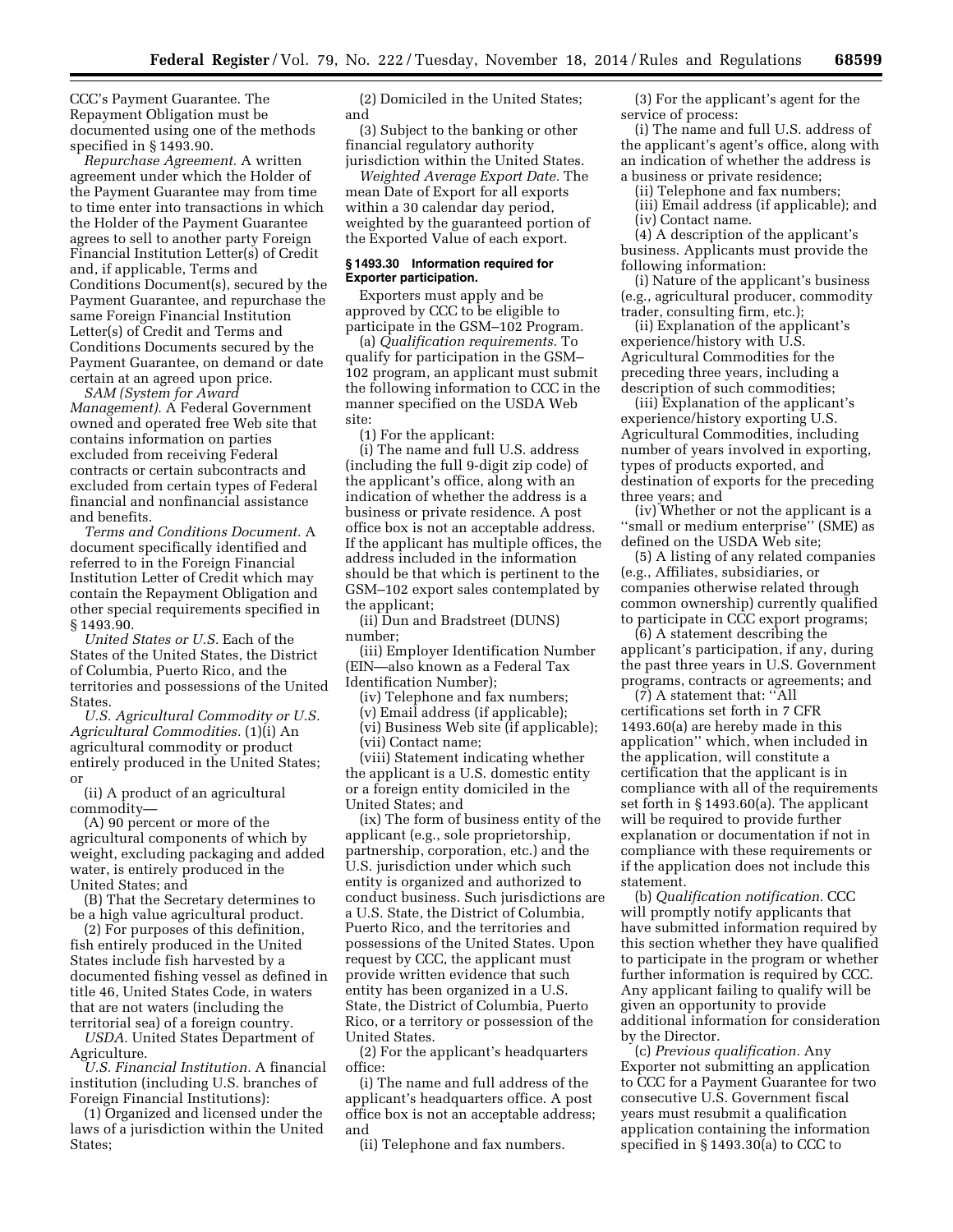participate in the GSM–102 program. If at any time the information required by paragraph (a) of this section changes, the Exporter must promptly contact CCC to update this information and certify that the remainder of the information previously provided pursuant to paragraph (a) has not changed.

(d) *Ineligibility for program participation.* An applicant may be ineligible to participate in the GSM–102 program if such applicant cannot provide all of the information and certifications required by paragraph (a) of this section.

## **§ 1493.40 Information required for U.S. Financial Institution participation.**

U.S. Financial Institutions must apply and be approved by CCC to be eligible to participate in the GSM–102 Program.

(a) *Qualification requirements.* To qualify for participation in the GSM– 102 Program, a U.S. Financial Institution must submit the following information to CCC in the manner specified on the USDA Web site:

(1) Legal name and address of the applicant;

(2) Dun and Bradstreet (DUNS) number;

(3) Employer Identification Number (EIN—also known as a Federal Tax Identification Number);

(4) Year-end audited financial statements for the applicant's most recent fiscal year;

(5) Breakdown of the applicant's ownership as follows:

(i) Ten largest individual shareholders and ownership percentages;

(ii) Percentage of government

ownership, if any; and

(iii) Identity of the legal entity or person with ultimate control or decision making authority, if other than the majority shareholder.

(6) Organizational structure (independent, or a subsidiary, Affiliate, or branch of another financial institution);

(7) Documentation from the applicable United States Federal or State agency demonstrating that the applicant is either licensed or chartered to do business in the United States;

(8) Name of the agency that regulates the applicant and the name and telephone number of the primary contact for such regulator; and

(9) A statement that: ''All certifications set forth in 7 CFR 1493.60 are hereby made in this application'' which, when included in the application, will constitute a certification that the applicant is in compliance with all of the requirements set forth in § 1493.60. The applicant will be required to provide further

explanation or documentation if not in compliance with these requirements or if the application does not include this statement.

(b) *Qualification notification.* CCC will notify applicants that have submitted information required by this section whether they have qualified to participate in the program or whether further information is required by CCC. Any applicant failing to qualify will be given an opportunity to provide additional information for consideration by the Director.

(c) *Previous qualification.* Any U.S. Financial Institution not participating in the GSM–102 program for two consecutive U.S. Government fiscal years must resubmit a qualification application containing the information specified in paragraph (a) of this section to CCC to participate in the GSM–102 program. If at any time the information required by paragraph (a) of this section changes, the U.S. Financial Institution must promptly contact CCC to update this information and certify that the remainder of the information previously provided pursuant to paragraph (a) has not changed.

(d) *Ineligibility for program participation.* A U.S. Financial Institution may be deemed ineligible to participate in the GSM–102 Program if such applicant cannot provide all of the information and certifications required by paragraph (a) of this section.

### **§ 1493.50 Information required for Foreign Financial Institution participation.**

Foreign Financial Institutions must apply and be approved by CCC to be eligible to participate in the GSM–102 Program.

(a) *Qualification requirements.* To qualify for participation in the GSM– 102 program, a Foreign Financial Institution must submit the following information to CCC in the manner specified on the USDA Web site:

(1) Legal name and address of the applicant;

(2) Year end, audited financial statements in accordance with the accounting standards established by the applicant's regulators, in English, for the applicant's three most recent fiscal years. If the applicant is not subject to a banking or other financial regulatory authority, year-end, audited financial statements in accordance with prevailing accounting standards, in English, for the applicant's three most recent fiscal years;

(3) Breakdown of applicant's ownership as follows:

(i) Ten largest individual shareholders and ownership percentages;

(ii) Percentage of government ownership, if any; and

(iii) Identity of the legal entity or person with ultimate control or decision making authority, if other than the majority shareholder.

(4) Organizational structure (independent, or a subsidiary, Affiliate, or branch of another legal entity);

(5) Name of foreign government agency that regulates the applicant; and

(6) A statement that: ''All certifications set forth in 7 CFR 1493.60 are hereby made in this application'' which, when included in the application, will constitute a certification that the applicant is in compliance with all of the requirements set forth in § 1493.60. The applicant will be required to provide further explanation or documentation if not in compliance with these requirements or if the application does not include this statement.

(b) *Qualification notification.* CCC will notify applicants that have submitted information required by this section whether they have qualified to participate in the program or whether further information is required by CCC. Any applicant failing to qualify will be given an opportunity to provide additional information for consideration by the Director.

(c) *Participation limit.* If, after review of the information submitted and other publicly available information, CCC determines that the Foreign Financial Institution is eligible for participation, CCC will establish a dollar participation limit for the institution. This limit will be the maximum amount of exposure CCC agrees to undertake with respect to this Foreign Financial Institution at any point in time. CCC may change or cancel this dollar participation limit at any time based on any information submitted or any publicly available information.

(d) *Previous qualification and submission of annual financial statements.* Each qualified Foreign Financial Institution shall submit annually to CCC the certifications in § 1493.60 and its audited fiscal year-end financial statements in accordance with the accounting standards established by the applicant's regulators, in English, so that CCC may determine the continued ability of the Foreign Financial Institution to adequately service CCC guaranteed debt. If the Foreign Financial Institution is not subject to a banking or other financial regulatory authority, it should submit year-end, audited financial statements in accordance with prevailing accounting standards, in English, for the applicant's most recent fiscal year. Failure to submit this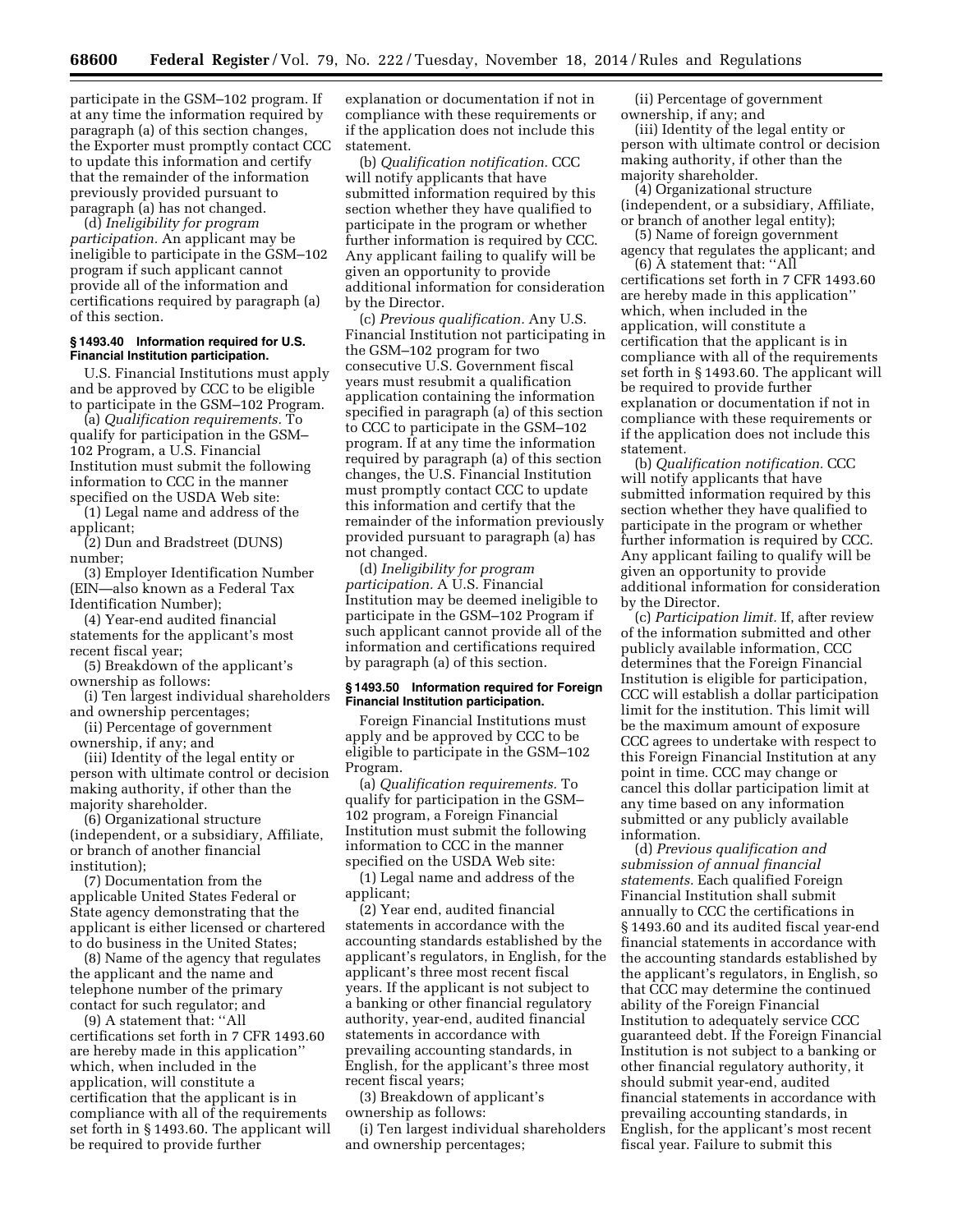information annually may cause CCC to decrease or cancel the Foreign Financial Institution's dollar participation limit. Any Foreign Financial Institution not participating in the GSM–102 program for two consecutive U.S. Government fiscal years may have its dollar participation limit cancelled. If this participation limit is cancelled, the Foreign Financial Institution must resubmit the information and certifications requested in paragraph (a) of this section to CCC when reapplying for participation. Additionally, if at any time the information required by paragraph (a) of this section changes, the Foreign Financial Institution must promptly contact CCC to update this information and certify that the remainder of the information previously provided under paragraph (a) has not changed.

(e) *Ineligibility for program participation.* A Foreign Financial Institution may be deemed ineligible to participate in the GSM–102 program if:

(1) Such applicant cannot provide all of the information and certifications required in paragraph (a) of this section; or

(2) Based upon information submitted by the applicant or other publicly available sources, CCC determines that the applicant cannot adequately service the debt associated with the Payment Guarantees issued by CCC.

## **§ 1493.60 Certifications required for program participation.**

(a) When making the statement required by §§ 1493.30(a)(7), 1493.40(a)(9), or 1493.50(a)(6), each Exporter, U.S. Financial Institution and Foreign Financial Institution applicant for program participation is certifying that, to the best of its knowledge and belief:

(1) The applicant and any of its principals (as defined in 2 CFR 180.995) or affiliates (as defined in 2 CFR 180.905) are not presently debarred, suspended, proposed for debarment, declared ineligible, or excluded from covered transactions by any U.S. Federal department or agency;

(2) The applicant and any of its principals (as defined in 2 CFR 180.995) or affiliates (as defined in 2 CFR 180.905) have not within a three-year period preceding this application been convicted of or had a civil judgment rendered against them for commission of fraud or a criminal offense in connection with obtaining, attempting to obtain, or performing a public (Federal, State, or local) transaction or contract under a public transaction; violation of Federal or State antitrust statues or commission of embezzlement, theft, forgery, bribery, falsification or destruction of records, making false statements, or receiving stolen property;

(3) The applicant and any of its principals (as defined in 2 CFR 180.995) or affiliates (as defined in 2 CFR 180.905) are not presently indicted for or otherwise criminally or civilly charged by a governmental entity (Federal, State or local) with commission of any of the offenses enumerated in paragraph (a)(2) of this section;

(4) The applicant and any of its principals (as defined in 2 CFR 180.995) or affiliates (as defined in 2 CFR 180.905) have not within a three-year period preceding this application had one or more public transactions (Federal, State or local) terminated for cause or default;

(5) The applicant does not have any outstanding nontax debt to the United States that is in delinquent status as provided in 31 CFR 285.13;

(6) The applicant is not controlled by a person owing an outstanding nontax debt to the United States that is in delinquent status as provided in 31 CFR 285.13 (e.g., a corporation is not controlled by an officer, director, or shareholder who owes a debt); and

(7) The applicant does not control a person owing an outstanding nontax debt to the United States that is in delinquent status as provided in 31 CFR 285.13 (e.g., a corporation does not control a wholly-owned or partiallyowned subsidiary which owes a debt).

(b) *Additional certifications for U.S. and Foreign Financial Institution applicants.* When making the statement required by § 1493.40(a)(9) or § 1493.50(a)(6), each U.S. and Foreign Financial Institution applicant for program participation is certifying that, to the best of its knowledge and belief:

(1) The applicant and its Principals are in compliance with all requirements, restrictions and guidelines as established by the applicant's regulators; and

(2) All U.S. operations of the applicant and its U.S. Principals are in compliance with U.S. anti-money laundering and terrorist financing statutes including, but not limited to, the USA Patriot Act of 2001, and the Foreign Corrupt Practices Act of 1977.

## **§ 1493.70 Application for Payment Guarantee.**

(a) A Firm Export Sales Contract for an Eligible Export Sale must exist before an Exporter may submit an application for a Payment Guarantee. Upon request by CCC, the Exporter must provide evidence of a Firm Export Sales Contract. An application for a Payment

Guarantee must be submitted in writing to CCC in the manner specified on the USDA Web site. An application must identify the name and address of the Exporter and include the following information:

(1) Name of the destination country or region. If the destination is a region, indicate the country or countries within the region to which the U.S. Agricultural Commodity will be exported.

(2) Name and address of the Importer. If the Importer is not physically located in the country or region of destination, it must have an Importer's Representative in the country or region of destination. If applicable, provide the name and address of the Importer's Representative.

(3) A statement that the U.S. Agricultural Commodity will be shipped to the destination country or region.

(4) Name and address of the party on whose request the Letter of Credit is issued, if other than the Importer.

(5) Name and address of the Intervening Purchaser, if any.

(6) Date of Sale.

(7) Exporter's sale number.

(8) Delivery period as agreed between the Exporter and the Importer.

(9) A full description of the U.S. Agricultural Commodity (including packaging, if any). The description must include the applicable six-digit Harmonized System commodity classification code. The commodity grade and quality specified in the Exporter's application for the Payment Guarantee must correspond with the commodity grade and quality specified in the Firm Export Sales Contract and the Foreign Financial Institution Letter of Credit.

(10) Mean quantity, contract loading tolerance and, if necessary, a request for CCC to reserve coverage up to the maximum quantity permitted.

(11) Unit sales price of the U.S. Agricultural Commodity, or a mechanism to establish the price, as agreed between the Exporter and the Importer. If the commodity was sold on the basis of CFR or CIF, the actual (if known at the time of application) or estimated value of freight and, in the case of sales made on a CIF basis, the actual (if known at the time of application) or estimated value of marine and war risk insurance, must be specified.

(12) Description and value of Discounts and Allowances, if any.

(13) Port Value (includes upward loading tolerance, if any).

(14) Guaranteed Value.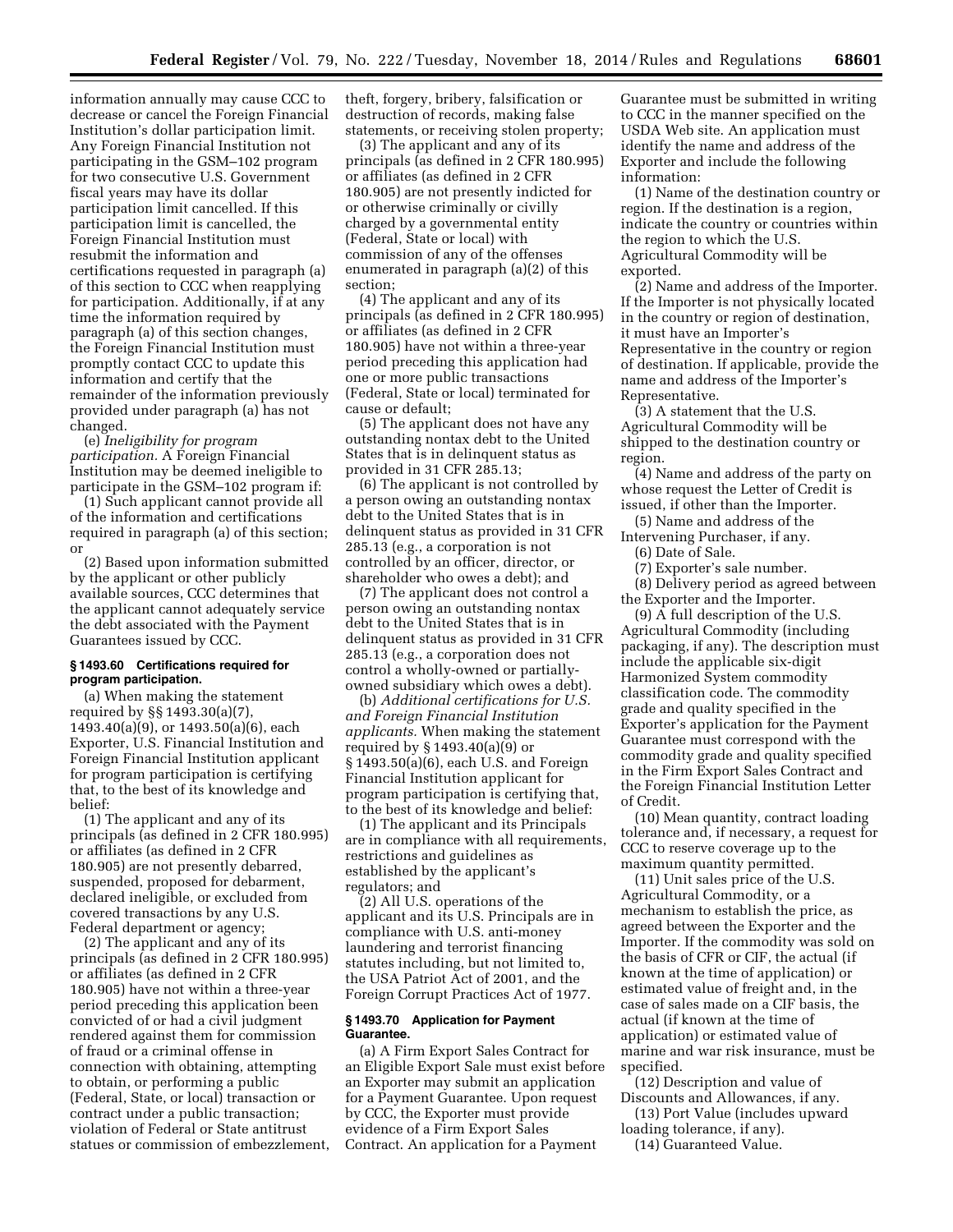(15) Guarantee fee, either as announced on the Web site per  $§ 1493.110(a)(1)$ , or the competitive fee bid per § 1493.110(a)(2), depending on the type of fee charged by CCC for the country or region.

(16) Name and location of the Foreign Financial Institution issuing the Letter of Credit and, upon request by CCC, written evidence that the Foreign Financial Institution has agreed to issue the Letter of Credit.

(17) The term length for the credit being extended and the intervals between principal payments for each shipment to be made under the export sale.

(18) The Exporter's statement, ''All certifications set forth in 7 CFR 1493.80 are hereby being made by the Exporter in this application.'' which, when included in the application by the Exporter, will constitute a certification that it is in compliance with all the requirements set forth in § 1493.80.

(b) An application for a Payment Guarantee may be approved as submitted, approved with modifications agreed to by the Exporter, or rejected by the Director. In the event that the application is approved, the Director will cause a Payment Guarantee to be issued in favor of the Exporter. Such Payment Guarantee will become effective at the time specified in § 1493.100(b). If, based upon a price review, the unit sales price of the commodity does not fall within the prevailing commercial market level ranges, as determined by CCC, the application will not be approved.

#### **§ 1493.80 Certification requirements for obtaining Payment Guarantee.**

By providing the statement in § 1493.70(a)(18), the Exporter is certifying that the information provided in the application is true and correct and, further, that all requirements set forth in this section have been met. The Exporter will be required to provide further explanation or documentation with regard to applications that do not include this statement. If the Exporter makes false certifications with respect to a Payment Guarantee, CCC will have the right, in addition to any other rights provided under this subpart or otherwise as a matter of law, to revoke guarantee coverage for any commodities not yet exported and/or to commence legal action and/or administrative proceedings against the Exporter. The Exporter, in submitting an application for a Payment Guarantee and providing the statement set forth in § 1493.70(a)(18), certifies that:

(a) The commodity or product covered by the Payment Guarantee is a U.S. Agricultural Commodity;

(b) There have not been any corrupt payments or extra sales services or other items extraneous to the transaction provided, financed, or guaranteed in connection with the transaction, and the transaction complies with applicable United States law, including the Foreign Corrupt Practices Act of 1977 and other anti-bribery measures;

(c) If the U.S. Agricultural Commodity is vegetable oil or a vegetable oil product, that none of the agricultural commodity or product has been or will be used as a basis for a claim of a refund, as drawback, pursuant to section 313 of the Tariff Act of 1930, 19 U.S.C. 1313, of any duty, tax or fee imposed under Federal law on an imported commodity or product;

(d) At the time of submission of the application for Payment Guarantee, neither the Importer nor the Intervening Purchaser, if applicable, is present as an excluded party on the SAM list;

(e) The Exporter is fully in compliance with the requirements of § 1493.130(b) for all existing Payment Guarantees issued to the Exporter or has requested and been granted an extension per § 1493.130(b)(3); and

(f) The information provided pursuant to § 1493.30 has not changed and the Exporter still meets all of the qualification requirements of § 1493.30.

## **§ 1493.90 Special requirements of the Foreign Financial Institution Letter of Credit and the Terms and Conditions Document, if applicable.**

(a) *Permitted mechanisms to document special requirements.* (1) A Foreign Financial Institution Letter of Credit is required in connection with the export sale to which CCC's Payment Guarantee pertains.

(i) The Letter of Credit must stipulate presentation of at least one original clean on board bill of lading as a required document, unless:

(A) The Exporter, or a related company previously reported to CCC by the Exporter pursuant to § 1493.30(a)(5), is named as the shipper on the clean on board bill of lading. If the Exporter or a related company is named the shipper on the bill of lading, the Letter of Credit may stipulate a copy or photocopy of an original clean on board bill of lading; or

(B) The Letter of Credit stipulates presentation of electronic documents per paragraph (a)(1)(ii) of this section.

(ii) If the Letter of Credit will allow for presentation of electronic documents, the Letter of Credit must so stipulate.

(2) The use of a Terms and Conditions Document is optional. The Terms and

Conditions Document, if any, must be specifically identified and referred to in the Foreign Financial Institution Letter of Credit.

(3) The special requirements in paragraph (b) of this section must be documented in one of the two following ways:

(i) The special requirements may be set forth in the Foreign Financial Institution Letter of Credit as a special instruction from the Foreign Financial Institution; or

(ii) The special requirements may be set forth in a separate Terms and Conditions Document.

(b) *Special requirements.* The following provisions are required and must be documented in accordance with paragraph (a) of this section:

(1) The terms of the Repayment Obligation, including a specific promise by the Foreign Financial Institution issuing the Letter of Credit to pay the Repayment Obligation;

(2) The following language: ''In the event that the Commodity Credit Corporation (''CCC'') is subrogated to the position of the obligee hereunder, this instrument shall be governed by and construed in accordance with the laws of the State of New York, excluding its conflict of laws principles. In such case, any legal action or proceeding arising under this instrument will be brought exclusively in the U.S. District Court for the Southern District of New York or the U.S. District Court for the District of Columbia, as determined by CCC, and such parties hereby irrevocably consent to the personal jurisdiction and venue therein.'';

(3) A provision permitting the Holder of the Payment Guarantee to declare all or any part of the Repayment Obligation, including accrued interest, immediately due and payable, in the event a payment default occurs under the Letter of Credit or, if applicable, the Terms and Conditions Document; and (4) Post Default Interest terms.

#### **§ 1493.100 Terms and requirements of the Payment Guarantee.**

(a) *CCC's obligation.* The Payment Guarantee will provide that CCC agrees to pay the Holder of the Payment Guarantee an amount not to exceed the Guaranteed Value, plus Eligible Interest, in the event that the Foreign Financial Institution fails to pay under the Foreign Financial Institution Letter of Credit and, if applicable, the Terms and Conditions Document. Payment by CCC will be in U.S. dollars.

(b) *Period of guarantee coverage.* (1) The Holder of the Payment Guarantee may, with respect to a series of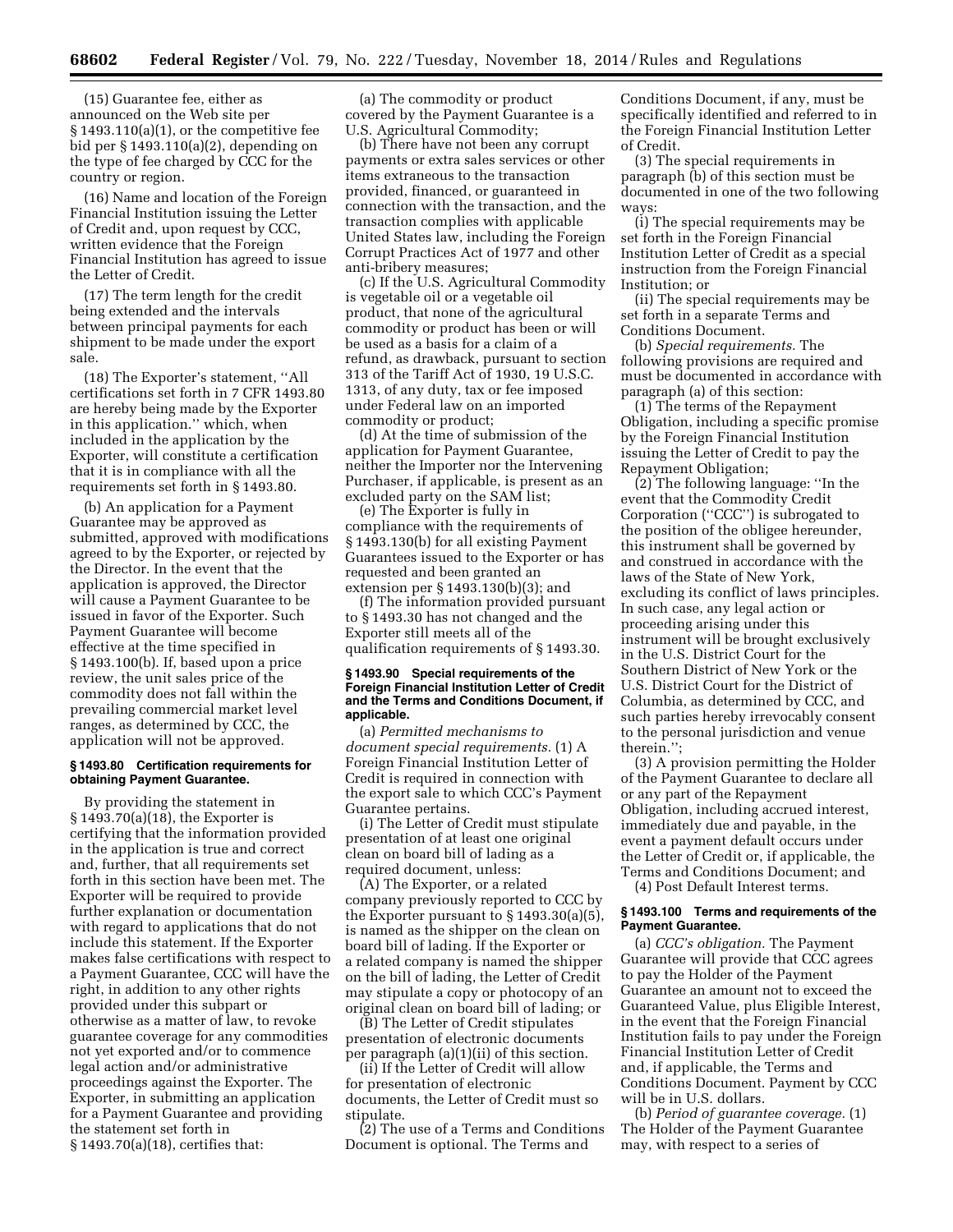shipments made within a 30 calendar day period, elect to have the Payment Guarantee coverage being on the Weighted Average Export Date for such shipments. The first allowable 30 calendar day period for bundling of shipments to compute the Weighted Average Export Date for such shipments begins on the first Date of Export for transactions covered by the Payment Guarantee. Shipments within each subsequent 30 calendar day period may be bundled with other shipments made within the same 30 calendar period to determine the Weighted Average Export Date for such shipments.

(2)(i) The period of coverage under the Payment Guarantee begins on the earlier of the following dates and will continue during the credit term specified on the Payment Guarantee or any amendments thereto:

(A) The Date(s) of Export or the Weighted Average Export Date(s), as selected by the Holder of the Payment Guarantee consistent with paragraph (b)(1) of this section; or

(B) The date when Ordinary Interest begins to accrue, or the weighted average date when interest begins to accrue.

(ii) However, the Payment Guarantee becomes effective on the Date(s) of Export of the U.S. Agricultural Commodities specified in the Exporter's application for the Payment Guarantee.

(c) *Terms of the CCC Payment Guarantee.* The terms of CCC's coverage will be set forth in the Payment Guarantee, as approved by CCC, and will include the provisions of this subpart, which may be supplemented by any Program Announcements and notices to participants in effect at the time the Payment Guarantee is approved by CCC.

(d) *Final date to export.* The final date to export shown on the Payment Guarantee will be one month, as determined by CCC, after the contractual deadline for shipping.

(e) *Reserve coverage for loading tolerances.* The Exporter may apply for a Payment Guarantee and, if coverage is available, pay the guarantee fee, based on the mean of the lower and upper loading tolerances of the Firm Export Sales Contract; however, the Exporter may also request that CCC reserve additional guarantee coverage to accommodate up to the amount of the upward loading tolerance specified in the Firm Export Sales Contract. The amount of coverage that can be reserved to accommodate the upward loading tolerance is limited to ten (10) percent of the Port Value of the sale. If such additional guarantee coverage is available at the time of application and

the Director determines to make such reservation, CCC will so indicate to the Exporter. In the event that the Exporter ships a quantity greater than the amount on which the guarantee fee was paid (i.e., the mean of the upper and lower loading tolerances), it may obtain the additional coverage from CCC, up to the amount of the upward loading tolerance, by filing for an application for amendment to the Payment Guarantee, and by paying the additional amount of fee applicable. If such application for an amendment to the Payment Guarantee is not filed with CCC by the Exporter and the additional fee not received by CCC within 30 calendar days after the date of the last export against the Payment Guarantee, CCC may cancel the reserve coverage originally set aside for the Exporter.

(f) *Certain export sales are ineligible for GSM–102 Payment Guarantees.* (1) An export sale (or any portion thereof) is ineligible for Payment Guarantee coverage if at any time CCC determines that:

(1) The commodity is not a U.S. Agricultural Commodity;

(2) The export sale includes corrupt payments or extra sales or services or other items extraneous to the transactions provided, financed, or guaranteed in connection with the export sale;

(3) The export sale does not comply with applicable U.S. law, including the Foreign Corrupt Practices Act of 1977 and other anti-bribery measures;

(4) If the U.S. Agricultural Commodity is vegetable oil or a vegetable oil product, any of the agricultural commodity or product has been or will be used as a basis for a claim of a refund, as drawback, pursuant to section 313 of the Tariff Act of 1930, 19 U.S.C. 1313, of any duty, tax or fee imposed under Federal law on an imported commodity or product;

(5) Either the Importer or the Intervening Purchaser, if any, is excluded or disqualified from participation in U.S. government programs; or

(6) The sale is not an Eligible Export Sale.

(g) *Certain exports of U.S. Agricultural Commodities are ineligible for Payment Guarantee coverage.* The following exports are ineligible for coverage under a GSM–102 Payment Guarantee except where it is determined by the Director to be in the best interest of CCC to provide guarantee coverage on such exports:

(1) Exports of U.S. Agricultural Commodities with a Date of Export prior to the date of receipt by CCC of the

Exporter's written application for a Payment Guarantee;

(2) Exports of U.S. Agricultural Commodities with a Date of Export later than the final date to export shown on the Payment Guarantee or any amendments thereof;

(3) Exports of U.S. Agricultural Commodities where the date of issuance of a Foreign Financial Institution Letter of Credit is later than 30 calendar days after:

(i) The Date of Export, or (ii) The Weighted Average Export Date, if the Holder of the Payment Guarantee has elected to have the Payment Guarantee coverage begin on the Weighted Average Export Date; or

(4) Exports of U.S. Agricultural Commodities that have been guaranteed by CCC under another Payment Guarantee. If CCC determines that an export of U.S. Agricultural Commodities has been guaranteed under multiple Payment Guarantees (or coverage has been requested under multiple Payment Guarantees), CCC will determine which Payment Guarantee (or application for Payment Guarantee), if any, corresponds to an Eligible Export Sale.

(h) *Additional requirements.* The Payment Guarantee may contain such additional terms, conditions, and limitations as deemed necessary or desirable by the Director. Such additional terms, conditions or qualifications as stated in the Payment Guarantee are binding on the Exporter and the Assignee.

(i) *Amendments.* A request for an amendment of a Payment Guarantee may be submitted only by the Exporter, with the written concurrence of the Assignee, if any. The Director will consider such a request only if the amendment sought is consistent with this subpart and any applicable Program Announcements and sufficient budget authority exists. Any amendment to the Payment Guarantee, particularly those that result in an increase in CCC's liability under the Payment Guarantee, may result in an increase in the guarantee fee. CCC reserves the right to request additional information from the Exporter to justify the request and to charge a fee for amendments. Such fees will be announced and available on the USDA Web site. Any request to amend the Foreign Financial Institution on the Payment Guarantee will require that the Holder of the Payment Guarantee resubmit to CCC the certifications in § 1493.120(c)(1)(i) or § 1493.140(d).

# **§ 1493.110 Guarantee fees.**

(a) *Guarantee fee rates.* Payment Guarantee fee rates charged may be one of the following two types: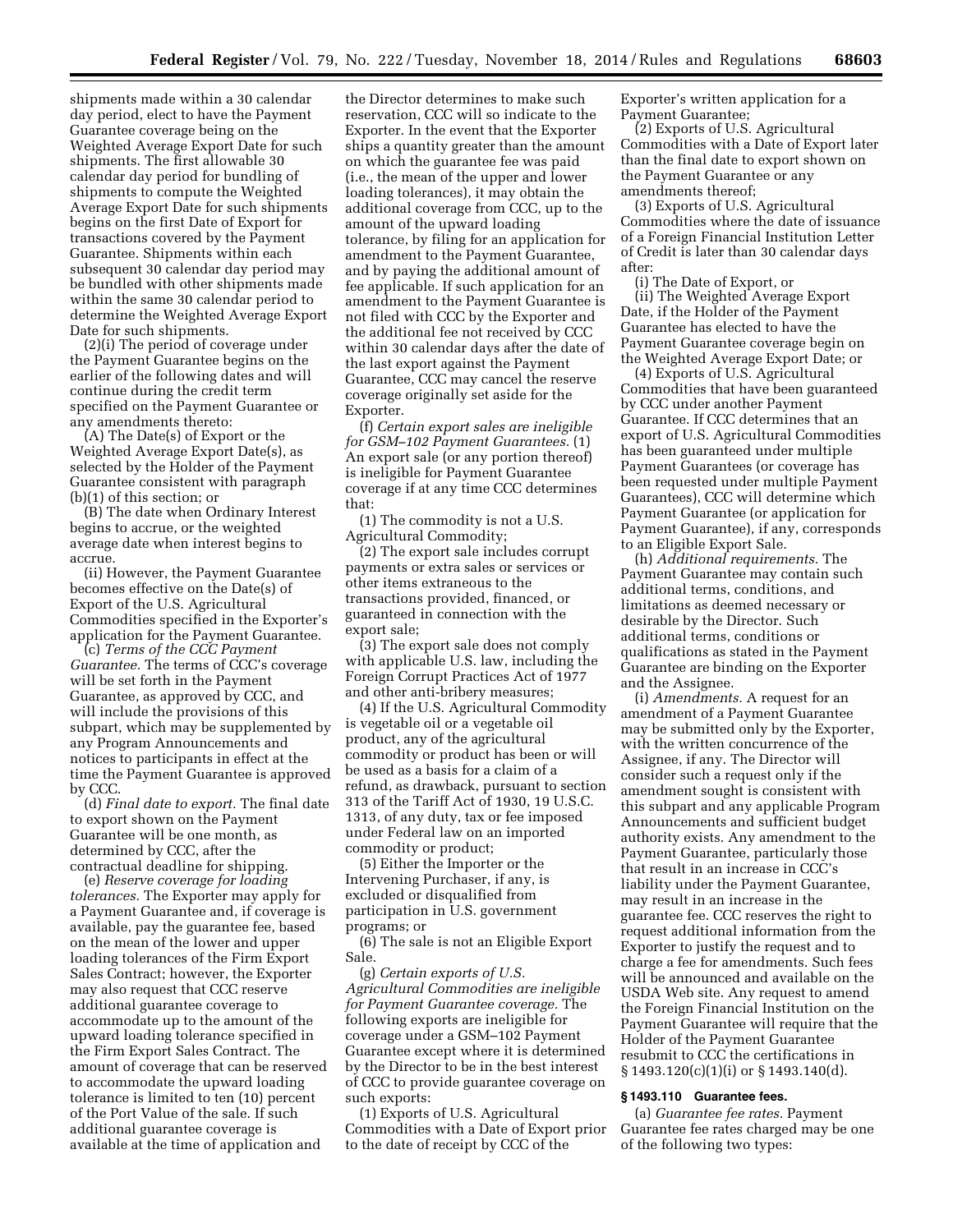(1) Those that are announced on the USDA Web site and are based upon the length of the payment terms provided for in the Firm Export Sales Contract, the degree of risk that CCC assumes, as determined by CCC, and any other factors which CCC determines appropriate for consideration.

(2) Those where Exporters are invited to submit a competitive bid for coverage. If CCC determines to offer coverage on a competitive fee bid basis, instructions for bidding, and minimum fee rates, if applicable, will be made available on the USDA Web site.

(b) *Calculation of fee.* The guarantee fee will be computed by multiplying the Guaranteed Value by the guarantee fee rate.

(c) *Payment of fee.* The Exporter shall remit, with his application, the full amount of the guarantee fee. Applications will not be accepted until the guarantee fee has been received by CCC. The Exporter's wire transfer or check for the guarantee fee shall be made payable to CCC and be submitted in the manner specified on the USDA Web site.

(d) *Refunds of fee.* Guarantee fees paid in connection with applications that are accepted by CCC will ordinarily not be refundable. Once CCC notifies an Exporter of acceptance of an application, the fee for that application will not be refunded unless the Director determines that such refund will be in the best interest of CCC, even if the Exporter withdraws the application prior to CCC's issuance of the Payment Guarantee. If CCC does not accept an application for a Payment Guarantee or accepts only part of the guarantee coverage requested, a full or pro rata refund of the fee will be made.

## **§ 1493.120 Assignment of the Payment Guarantee.**

(a) *Requirements for assignment.* The Exporter may assign the Payment Guarantee only to a U.S. Financial Institution approved for participation by CCC. The assignment must cover all amounts payable under the Payment Guarantee not already paid, may not be made to more than one party, and may not, unless approved in advance by CCC, be:

(1) Made to one party acting for two or more parties, or

(2) Subject to further assignment.

(b) *CCC to receive notice of assignment of payment guarantee.* A notice of assignment signed by the parties thereto must be filed with CCC by the Assignee in the manner specified on the USDA Web site. The name and address of the Assignee must be included on the written notice of

assignment. The notice of assignment should be received by CCC within 30 calendar days of the date of assignment.

(c) *Required certifications.* (1) The U.S. Financial Institution must include the following certification on the notice of assignment: ''I certify that:

(i) [Name of Assignee] has verified that the Foreign Financial Institution, at the time of submission of the notice of assignment, is not present as an excluded party on the SAM list; and

(ii) To the best of my knowledge and belief, the information provided pursuant to § 1493.40 has not changed and [name of Assignee] still meets all of the qualification requirements of § 1493.40.''

(2) If the Assignee makes a false certification with respect to a Payment Guarantee, CCC may, in its sole discretion, in addition to any other action available as a matter of law, rescind and cancel the Payment Guarantee, reject the assignment of the Payment Guarantee, and/or commence legal action and/or administrative proceedings against the Assignee.

(d) *Notice of eligibility to receive assignment.* In cases where a U.S. Financial Institution is determined to be ineligible to receive an assignment, in accordance with paragraph (e) of this section, CCC will provide notice thereof to the U.S. Financial Institution and to the Exporter issued the Payment Guarantee.

(e) *Ineligibility of U.S. Financial Institutions to receive an assignment and proceeds.* A U.S. Financial Institution will be ineligible to receive an assignment of a Payment Guarantee or the proceeds payable under a Payment Guarantee if such U.S. Financial Institution:

(1) At the time of assignment of a Payment Guarantee, is not in compliance with all requirements of 1493.40(a); or

(2) Is the branch, agency, or subsidiary of the Foreign Financial Institution issuing the Letter of Credit; or

(3) Is owned or controlled by an entity that owns or controls the Foreign Financial Institution issuing the Letter of Credit; or

(4) Is the U.S. parent of the Foreign Financial Institution issuing the Foreign Financial Institution Letter of Credit; or

(5) Is owned or controlled by the government of a foreign country and the Payment Guarantee has been issued in connection with export sales of U.S. Agricultural Commodities to Importers located in such foreign country.

(f) *Repurchase agreements.* (1) The Holder of the Payment Guarantee may enter into a Repurchase Agreement, to which the following requirements apply:

(i) Any repurchase under a Repurchase Agreement by the Holder of the Payment Guarantee must be for the entirety of the outstanding balance under the associated Repayment Obligation;

(ii) In the event of a default with respect to the Repayment Obligation subject to a Repurchase Agreement, the Holder of the Payment Guarantee must immediately effect such repurchase; and

(iii) The Holder of the Payment Guarantee must file all documentation required by §§ 1493.160 and 1493.170 in case of a default by the Foreign Financial Institution under the Payment Guarantee.

(2) The Holder of the Payment Guarantee shall, within five Business Days of execution of a transaction under the Repurchase Agreement, notify CCC of the transaction in writing in the manner specified on the USDA Web site. Such notification must include the following information:

(i) Name and address of the other party to the Repurchase Agreement;

(ii) A statement indicating whether the transaction executed under the Repurchase Agreement is for a fixed term or if it is terminable upon demand by either party. If fixed, provide the purchase date and the agreed upon date for repurchase. If terminable on demand, provide the purchase date only; and

(iii) The following written certification: ''[Name of Holder of the Payment Guarantee] has entered into a Repurchase Agreement that meets the provisions of 7 CFR 1493.120(f)(1) and, prior to entering into this agreement, verified that [name of other party to the Repurchase Agreement] is not present as an excluded party on the SAM list.''

(3) Failure of the Holder of the Payment Guarantee to comply with any of the provisions of paragraph (f) of this section may result in CCC annulling coverage on the Foreign Financial Institution Letter of Credit and Terms and Conditions Document, if applicable, covered by the Payment Guarantee.

#### **§ 1493.130 Evidence of export.**

(a) *Report of export.* The Exporter is required to provide CCC an evidence of export report for each shipment made under the Payment Guarantee. This report must include the following information:

(1) Payment Guarantee number;

(2) Evidence of export report number (e.g., Report 1, Report 2) reflecting the report's chronological order of submission under the particular Payment Guarantee;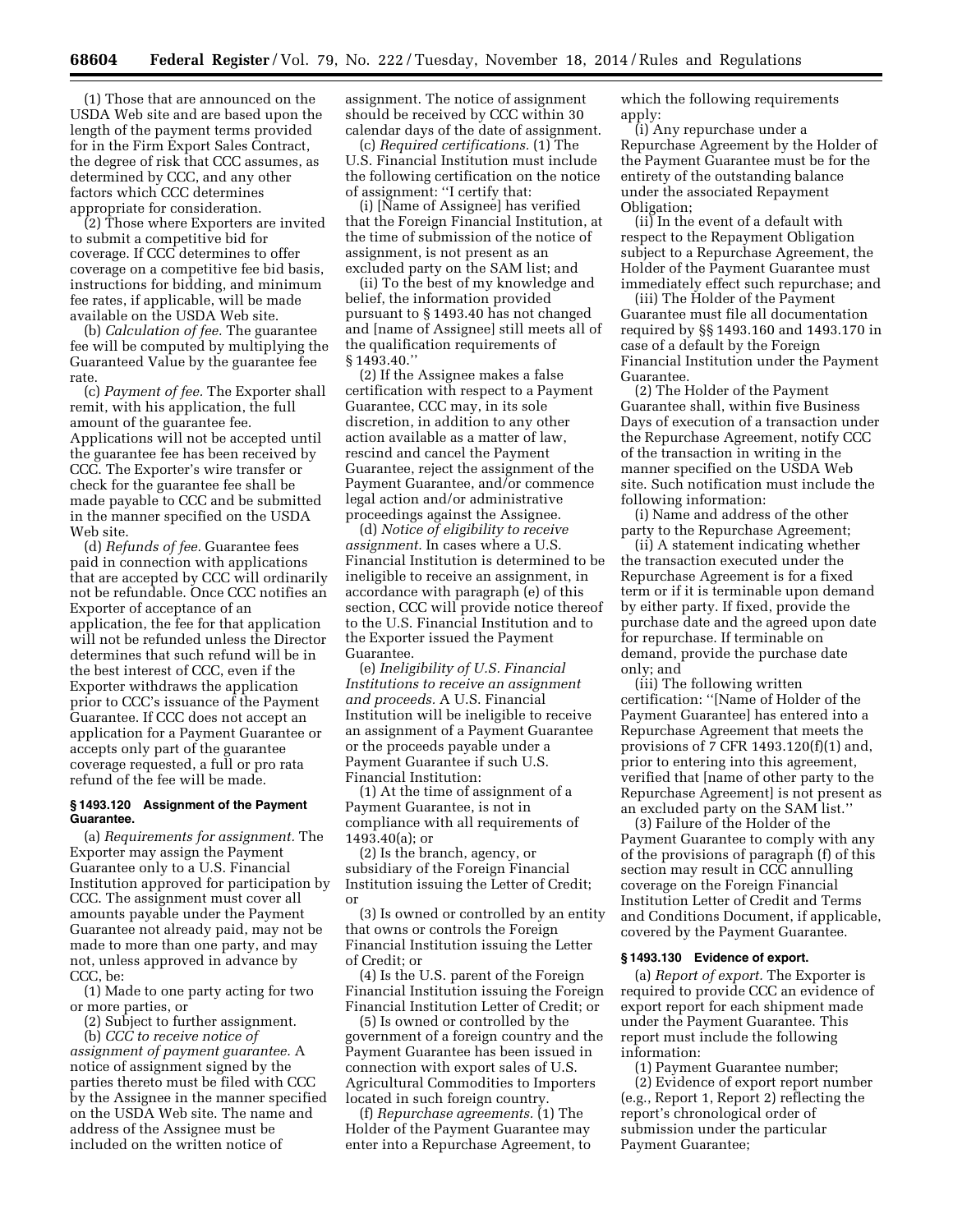(3) Date of Export;

(4) Destination country or region. If the sale was registered under a regional program, the Exporter must indicate the specific country or countries within the region to which the goods were shipped;

(5) Exporter's sale number;

(6) Exported Value;

(7) Quantity;

(8) A full description of the commodity exported, including the applicable six-digit Harmonized System commodity classification code;

(9) Unit sales price received for the commodity exported and the Incoterms 2010 basis (e.g., FOB, CFR, CIF). Where the unit sales price at export differs from the unit sales price indicated in the Exporter's application for a Payment Guarantee, the Exporter is also required to submit a statement explaining the reason for the difference;

(10) Description and value of Discounts and Allowances, if any;

(11) The Exporter's statement, ''All certifications set forth in 7 CFR 1493.140 are hereby being made by the Exporter in this Evidence of Export.'' which, when included in the evidence of export by the Exporter, will constitute a certification that it is in compliance with all the requirements set forth in § 1493.140; and

(12) In addition to all of the above information, the final evidence of export report for the Payment Guarantee must include the following:

(i) The statement ''Exports under the Payment Guarantee have been completed.''

(ii) A statement summarizing the total quantity and value of the commodity exported under the Payment Guarantee (i.e., the cumulative totals on all numbered evidence of export reports).

(b) *Time limit for submission of evidence of export.* (1) The Exporter must provide a written report to the CCC in the manner specified on the USDA Web site within 30 calendar days of the Date of Export.

(2) If at any time the Exporter determines that no shipments are to be made under a Payment Guarantee, the Exporter is required to notify CCC in writing no later than the final date to export specified on the Payment Guarantee by furnishing the Payment Guarantee number and stating ''no exports will be made under the Payment Guarantee.''

(3) Requests for an extension of the time limit for submitting an evidence of export report must be submitted in writing by the Exporter to the Director and must include an explanation of why the extension is needed. An extension of the time limit may be granted if such extension is requested prior to the

expiration of the time limit for filing and is determined by the Director to be in the best interests of CCC.

(c) *Failure to comply with time limits for submission.* CCC will not accept any new applications for Payment Guarantees from an Exporter under § 1493.70 until the Exporter is fully in compliance with the requirements of paragraph (b) of this section for all existing Payment Guarantees issued to the Exporter or has requested and been granted an extension per paragraph (b)(3) of this section.

(d) *Export sales reporting.* Exporters have a mandatory reporting responsibility under Section 602 of the Agricultural Trade Act of 1978 (7 U.S.C. 5712), for exports of certain agricultural commodities and products thereof.

## **§ 1493.140 Certification requirements for the evidence of export.**

By providing the statement contained in § 1493.130(a)(11), the Exporter is certifying that the information provided in the evidence of export report is true and correct and, further, that all requirements set forth in this section have been met. The Exporter will be required to provide further explanation or documentation with regard to reports that do not include this statement. If the Exporter makes false certifications with respect to a Payment Guarantee, CCC will have the right, in addition to any other rights provided under this subpart or otherwise as a matter of law, to annul guarantee coverage for any commodities not yet exported and/or to commence legal action and/or administrative proceedings against the Exporter. The Exporter, in submitting the evidence of export and providing the statement set forth in  $\S 1493.130(a)(11)$ , certifies that:

(a) The agricultural commodity or product exported under the Payment Guarantee is a U.S. Agricultural Commodity;

(b) The U.S. Agricultural Commodity was shipped directly to the country or region specified on the Payment Guarantee;

(c) There have not been any corrupt payments or extra sales services or other items extraneous to the transaction provided, financed, or guaranteed in connection with the export sale, and that the export sale complies with applicable United States law, including the Foreign Corrupt Practices Act of 1977 and other anti-bribery measures;

(d) If the Exporter has not assigned the Payment Guarantee to a U.S. Financial Institution, the Exporter has verified that the Foreign Financial Institution, at the time of submission of the evidence of export report, is not

present as an excluded party on the SAM list;

(e) The transaction is an Eligible Export Sale; and

(f) The information provided pursuant to §§ 1493.30 and 1493.70 has not changed (except as agreed to and amended by CCC) and the Exporter still meets all of the qualification requirements of § 1493.30.

## **§ 1493.150 Proof of entry.**

(a) *Diversion.* The diversion of U.S. Agricultural Commodities covered by a Payment Guarantee to a country or region other than that shown on the Payment Guarantee is prohibited, unless expressly authorized in writing by the Director.

(b) *Records of proof of entry.* (1) Exporters must obtain and maintain records of an official or customary commercial nature that demonstrate the arrival of the U.S. Agricultural Commodities exported in connection with the GSM–102 program in the country or region that was the intended country or region of destination of such commodities. At the Director's request, the Exporter must submit to CCC records demonstrating proof of entry. Records demonstrating proof of entry must be in English or be accompanied by a certified or other translation acceptable to CCC. Records acceptable to meet this requirement include an original certification of entry signed by a duly authorized customs or port official of the importing country, by an agent or representative of the vessel or shipline that delivered the U.S. Agricultural Commodity to the importing country, or by a private surveyor in the importing country, or other documentation deemed acceptable by the Director showing:

(i) That the U.S. Agricultural Commodity entered the importing country or region;

(ii) The identification of the export carrier;

(iii) The quantity of the U.S. Agricultural Commodity;

(iv) The kind, type, grade and/or class

of the U.S. Agricultural Commodity; and (v) The date(s) and place(s) of

unloading of the U.S. Agricultural Commodity in the importing country or region.

(2) Where shipping documents (e.g., bills of lading) clearly demonstrate that the U.S. Agricultural Commodities were shipped to the destination country or region, proof of entry verification may be provided by the Importer.

#### **§ 1493.160 Notice of default.**

(a) *Notice of default.* If the Foreign Financial Institution issuing the Letter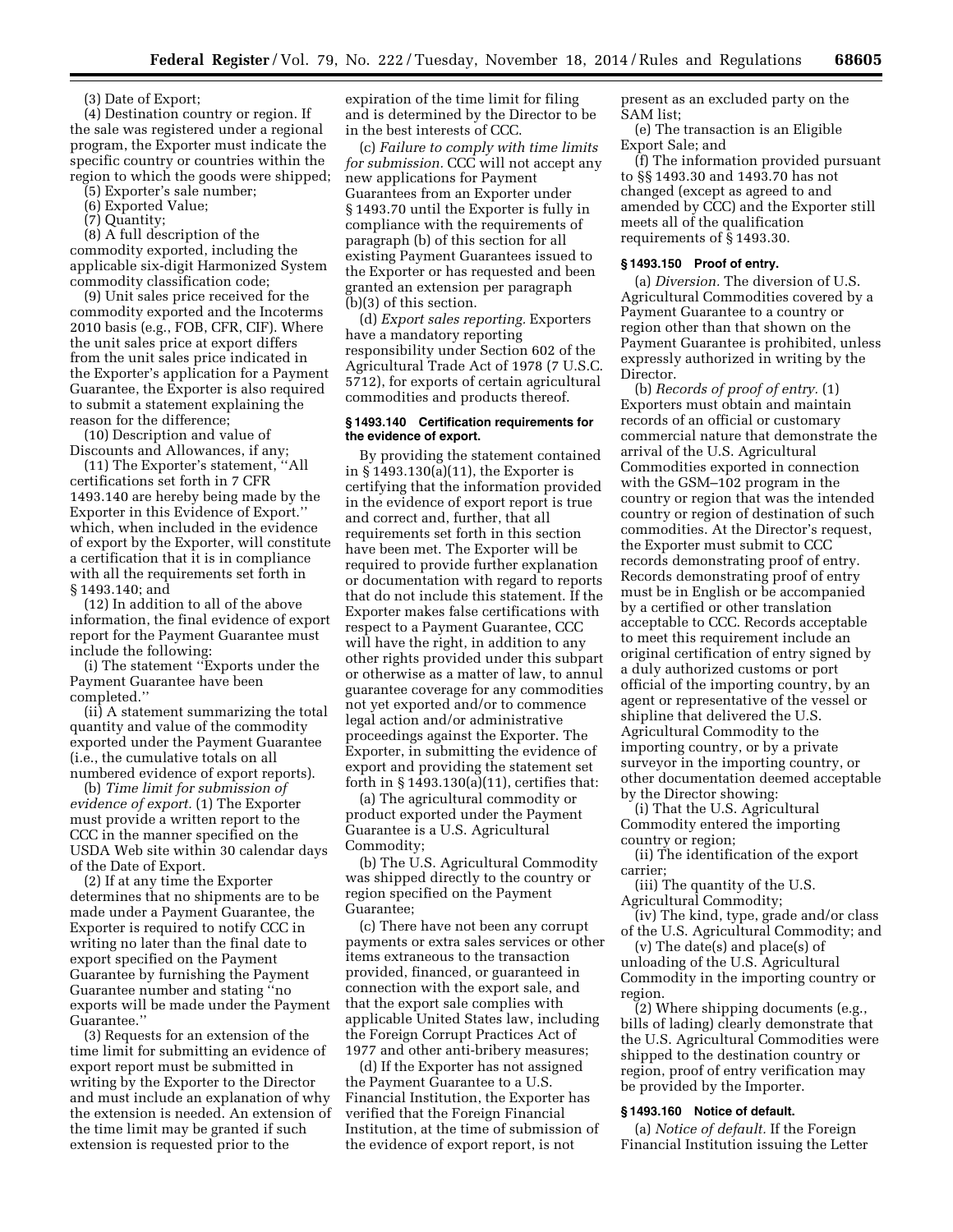of Credit fails to make payment pursuant to the terms of the Letter of Credit or the Terms and Conditions Document, the Holder of the Payment Guarantee must submit a notice of default to CCC as soon as possible, but not later than 5 Business Days after the date that payment was due from the Foreign Financial Institution (the due date). A notice of default must be submitted in writing to CCC in the manner specified on the USDA Web site and must include the following information:

(1) Payment Guarantee number; (2) Name of the country or region as

shown on the Payment Guarantee; (3) Name of the defaulting Foreign

Financial Institution; (4) Payment due date;

(5) Total amount of the defaulted payment due, indicating separately the amounts for principal and Ordinary Interest, and including a copy of the repayment schedule with due dates, principal amounts and Ordinary Interest rates for each installment;

(6) Date of the Foreign Financial Institution's refusal to pay, if applicable;

(7) Reason for the Foreign Financial Institution's refusal to pay, if known, and copies of any correspondence with the Foreign Financial Institution regarding the default.

(b) *Failure to comply with time limit for submission.* If the Holder of the Payment Guarantee fails to notify CCC of a default within 5 Business Days, CCC may deny the claim for that default.

(c) *Impact of a default on other existing Payment Guarantees.* (1) In the event that a Foreign Financial Institution defaults under a Repayment Obligation, CCC may declare that such Foreign Financial Institution is no longer eligible to provide additional Letters of Credit under the GSM–102 Program. If CCC determines that such defaulting Foreign Financial Institution is no longer eligible for the GSM–102 Program, CCC shall provide written notice of such ineligibility to all Exporters and Assignees, if any, having Payment Guarantees covering transactions with respect to which the defaulting Foreign Financial Institution is expected to issue a Letter of Credit. Receipt of written notice from CCC that a defaulting Foreign Financial Institution is no longer eligible to provide additional Letters of Credit under the GSM–102 Program shall constitute withdrawal of coverage of that Foreign Financial Institution under all Payment Guarantees with respect to any Letter of Credit issued on or after the date of receipt of such written notice. CCC will not withdraw coverage of the defaulting Foreign Financial Institution under any Payment Guarantee with respect to any Letter of Credit issued before the date of receipt of such written notice.

(2) If CCC withdraws coverage of the defaulting Foreign Financial Institution, CCC will permit the Exporter (with concurrence of the Assignee, if any) to utilize another approved Foreign Financial Institution, and will consider other requested amendments to the Payment Guarantee, for the balance of the export sale covered by the Payment Guarantee. If no alternate Foreign Financial Institution is identified to issue the Letter of Credit within 30 calendar days, CCC will cancel the Payment Guarantee and refund the Exporter's guarantee fees corresponding to any unutilized portion of the Payment Guarantee.

#### **§ 1493.170 Claims for default.**

(a) *Filing a claim.* A claim by the Holder of the Payment Guarantee for a defaulted payment will not be paid if it is made later than 180 calendar days from the due date of the defaulted payment. A claim must be submitted in writing to CCC in the manner specified on the USDA Web site. The claim must include the following documents and information:

(1) An original cover document signed by the Holder of the Payment Guarantee and containing the following information:

(i) Payment Guarantee number;

(ii) A description of:

(A) Any payments from or on behalf of the defaulting party or otherwise related to the defaulted payment that were received by the Exporter or the Assignee prior to submission of the claim; and

(B) Any security, insurance, or collateral arrangements, whether or not any payment has been realized from such security, insurance, or collateral arrangement as of the time of claim, from or on behalf of the defaulting party or otherwise related to the defaulted payment.

(iii) The following certifications:

(A) A certification that the scheduled payment has not been received, listing separately scheduled principal and Ordinary Interest;

(B) A certification of the amount of the defaulted payment, indicating separately the amounts for defaulted principal and Ordinary Interest;

(C) A certification that all documents submitted under paragraph (a)(3) of this section are true and correct copies; and

(D) A certification that all documents conforming with the requirements for payment under the Foreign Financial

Institution Letter of Credit have been submitted to the negotiating bank or directly to the Foreign Financial Institution under such Letter of Credit.

(2) An original instrument, in form and substance satisfactory to CCC, subrogating to CCC the respective rights of the Holder of the Payment Guarantee to the amount of payment in default under the applicable export sale. The instrument must reference the applicable Foreign Financial Institution Letter of Credit and, if applicable, the Terms and Conditions Document; and

(3) A copy of each of the following documents:

(i) The repayment schedule with due dates, principal amounts and Ordinary Interest rates for each installment (if the Ordinary Interest rates for future payments are unknown at the time the claim for default is submitted, provide estimates of such rates);

(ii)(A) The Foreign Financial Institution Letter of Credit securing the export sale; and

(B) If applicable, the Terms and Conditions Document;

(iii) Depending upon the method of shipment, the ocean carrier or intermodal bill(s) of lading signed by the shipping company with the onboard ocean carrier date for each shipment, the airway bill, or, if shipped by rail or truck, the bill of lading and the entry certificate or similar document signed by an official of the importing country. If the transaction utilizes electronic bill(s) of lading (e-BL), a print-out of the e-BL from electronic system with an electronic signature is acceptable;

(iv)(A) The Exporter's invoice showing, as applicable, the FAS, FCA, FOB, CFR or CIF values; or

(B) If there was an Intervening Purchaser, both the Exporter's invoice to the Intervening Purchaser and the Intervening Purchaser's invoice to the Importer;

(v) The evidence of export report(s) previously submitted by the Exporter to CCC in conformity with the requirements of § 1493.130(a); and

(vi) If the defaulted payment was part of a transaction executed under a Repurchase Agreement, written evidence that the repurchase occurred as required under § 1493.120(f)(1)(ii).

(b) *Additional documents.* If a claim is denied by CCC, the Holder of the Payment Guarantee may provide further documentation to CCC to establish that the claim is in good order.

(c) *Subsequent claims for defaults on installments.* If the initial claim is found in good order, the Holder of the Payment Guarantee need only provide all of the required claims documents with the initial claim relating to a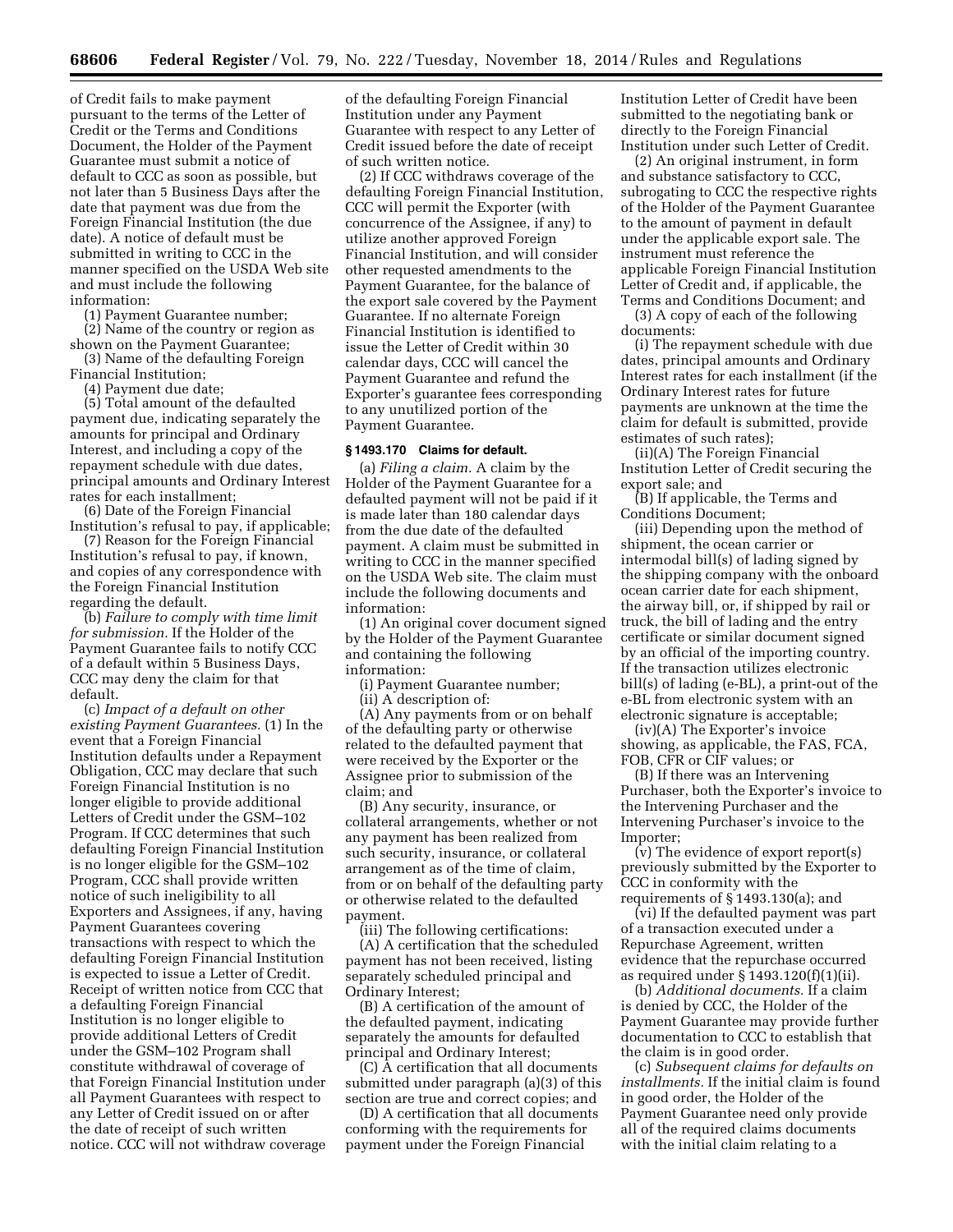covered transaction. For subsequent claims relating to failure of the Foreign Financial Institution to make scheduled installments on the same export shipment, the Holder of the Payment Guarantee need only submit to CCC a notice of such failure containing the information stated in paragraph (a)(1)(i) and (ii) and (a)(1)(iii)(A) and (B) of this section; an instrument of subrogation as per paragraph (a)(2) of this section; and the date the original claim was filed with CCC.

(d) *Alternative satisfaction of Payment Guarantees.* CCC may establish procedures, terms and/or conditions for the satisfaction of CCC's obligations under a Payment Guarantee other than those provided for in this subpart if CCC determines that those alternative procedures, terms, and/or conditions are appropriate in rescheduling the debts arising out of any transaction covered by the Payment Guarantee and would not result in CCC paying more than the amount of CCC's obligation.

#### **§ 1493.180 Payment for default.**

(a) *Determination of CCC's liability.*  Upon receipt in good order of the information and documents required under § 1493.170, CCC will determine whether or not a default has occurred for which CCC is liable under the applicable Payment Guarantee. Such determination shall include, but not be limited to, CCC's determination that all documentation conforms to the specific requirements contained in this subpart, and that all documents submitted for payment conform to the requirements of the Letter of Credit and, if applicable, the Terms and Conditions Document. If CCC determines that it is liable to the Holder of the Payment Guarantee, CCC will pay the Holder of the Payment Guarantee in accordance with paragraphs (b) and (c) of this section.

(b) *Amount of CCC's liability.* CCC's maximum liability for any claims submitted with respect to any Payment Guarantee, not including any CCC Late Interest payments due in accordance with paragraph (c) of this section, will be limited to the lesser of:

(1) The Guaranteed Value as stated in the Payment Guarantee, plus Eligible Interest, less any payments received or funds realized from insurance, security or collateral arrangements prior to claim by the Exporter or the Assignee from or on behalf of the defaulting party or otherwise related to the obligation in default (other than payments between CCC, the Exporter or the Assignee); or

(2) The guaranteed percentage (as indicated in the Payment Guarantee) of the Exported Value indicated in the evidence of export, plus Eligible

Interest, less any payments received or funds realized from insurance, security or collateral arrangements prior to claim by the Exporter or the Assignee from or on behalf of the defaulting party or otherwise related to the obligation in default (other than payments between CCC, the Exporter or the Assignee).

(c) *CCC Late Interest.* If CCC does not pay a claim within 15 Business Days of receiving the claim in good order, CCC Late Interest will accrue in favor of the Holder of the Payment Guarantee beginning with the sixteenth Business Day after the day of receipt of a complete and valid claim found by CCC to be in good order and continuing until and including the date that payment is made by CCC. CCC Late Interest will be paid on the guaranteed amount, as determined by paragraphs (b)(1) and (2) of this section, and will be calculated at a rate equal to the average investment rate of the most recent Treasury 91-day bill auction as announced by the Department of Treasury as of the due date. If there has been no 91-day auction within 90 calendar days of the date CCC Late Interest begins to accrue, CCC will apply an alternative rate in a manner to be described on the USDA Web site.

(d) *Accelerated payments.* CCC will pay claims only on amounts not paid as scheduled. CCC will not pay claims for amounts due under an accelerated payment clause in the Firm Export Sales Contract, the Foreign Financial Institution Letter of Credit, the Terms and Conditions Document (if applicable), or any obligation owed by the Foreign Financial Institution to the Holder of the Payment Guarantee that is related to the Letter of Credit issued in favor of the Exporter, unless it is determined to be in the best interests of CCC. Notwithstanding the foregoing, CCC at its option may declare up to the entire amount of the unpaid balance, plus accrued Ordinary Interest, in default, require the Holder of the Payment Guarantee to invoke the acceleration provision in the Foreign Financial Institution Letter of Credit or, if applicable, in the Terms and Conditions Document, require submission of all claims documents specified in § 1493.170, and make payment to the Holder of the Payment Guarantee in addition to such other claimed amount as may be due from CCC.

(e) *Action against the Assignee.* If an Assignee submits a claim for default pursuant to Section 1493.170 and all documents submitted appear on their face to conform with the requirements of such section, CCC will not hold the Assignee responsible or take any action or raise any defense against the

Assignee for any action, omission, or statement by the Exporter of which the Assignee has no knowledge.

#### **§ 1493.190 Recovery of defaulted payments.**

(a) *Notification.* Upon claim payment to the Holder of the Payment Guarantee, CCC will notify the Foreign Financial Institution of CCC's rights under the subrogation agreement to recover all monies in default.

(b) *Receipt of monies.* (1) In the event that monies related to the obligation in default are recovered by the Exporter or the Assignee from or on behalf of the defaulting party, the Importer, or any source whatsoever (excluding payments among CCC, the Exporter, and the Assignee), such monies shall be immediately paid to CCC. Any monies derived from insurance or through the liquidation of any security or collateral after the claim is filed with CCC shall be deemed recoveries that must be paid to CCC. If such monies are not received by CCC within 15 Business Days from the date of recovery by the Exporter or the Assignee, such party will owe to CCC interest from the date of recovery to the date of receipt by CCC. This interest will be calculated at a rate equal to the latest average investment rate of the most recent Treasury 91-day bill auction, as announced by the Department of Treasury, in effect on the date of recovery and will accrue from such date to the date of payment by the Exporter or the Assignee to CCC. Such interest will be charged only on CCC's share of the recovery. If there has been no 91-day auction within 90 calendar days of the date interest begins to accrue, CCC will apply an alternative rate in a manner to be described on the USDA Web site.

(2) If CCC recovers monies that should be applied to a Payment Guarantee for which a claim has been paid by CCC, CCC will pay the Holder of the Payment Guarantee its pro rata share, if any, provided that the required information necessary for determining pro rata distribution has been furnished. If a required payment is not made by CCC within 15 Business Days from the date of recovery or 15 business days from receiving the required information for determining pro rata distribution, whichever is later, CCC will pay interest calculated at a rate equal to the latest average investment rate of the most recent Treasury 91-day bill auction, as announced by the Department of Treasury, in effect on the date of recovery and interest will accrue from such date to the date of payment by CCC. The interest will apply only to the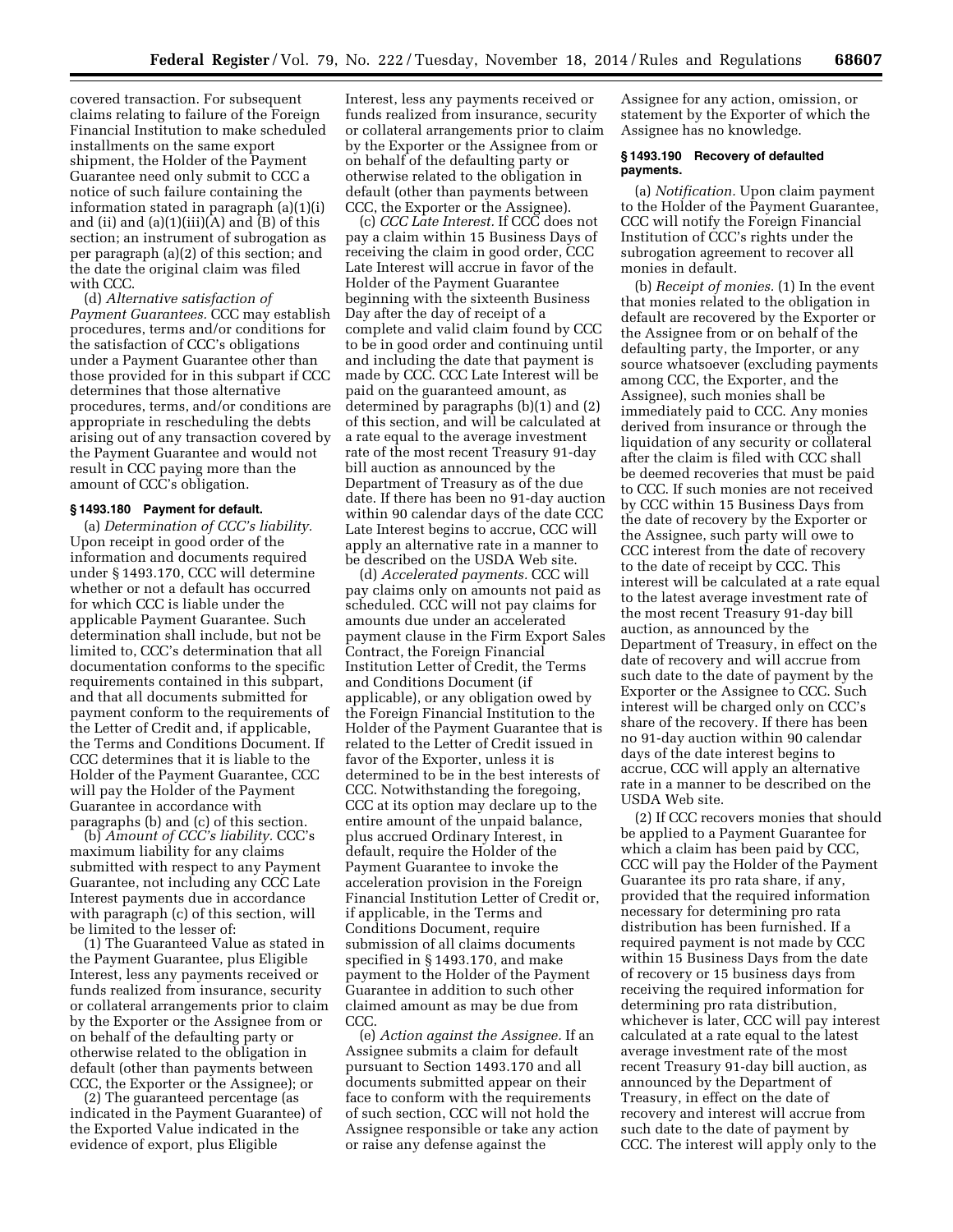portion of the recovery payable to the Holder of the Payment Guarantee.

(c) *Allocation of recoveries.*  Recoveries received by CCC from any source whatsoever that are related to the obligation in default will be allocated by CCC to the Holder of the Payment Guarantee and to CCC on a pro rata basis determined by their respective interests in such recoveries. The respective interest of each party will be determined on a pro rata basis, based on the combined amount of principal and interest in default on the date the claim is paid by CCC. Once CCC has paid a particular claim under a Payment Guarantee, CCC pro-rates any collections it receives and shares these collections proportionately with the Holder of the Payment Guarantee until both CCC and the Holder of the Payment Guarantee have been reimbursed in full.

(d) *Liabilities to CCC.*  Notwithstanding any other terms of the Payment Guarantee, under the following circumstances the Exporter or the Assignee will be liable to CCC for any amounts paid by CCC under the Payment Guarantee:

(1) The Exporter will be liable to CCC when and if it is determined by CCC that the Exporter has engaged in fraud, or has been or is in material breach of any contractual obligation, certification or warranty made by the Exporter for the purpose of obtaining the Payment Guarantee or for fulfilling obligations under the GSM–102 program; and

(2) The Assignee will be liable to CCC when and if it is determined by CCC that the Assignee has engaged in fraud or otherwise violated program requirements.

(e) *Cooperation in recoveries.* Upon payment by CCC of a claim to the Holder of the Payment Guarantee, the Holder of the Payment Guarantee and the Exporter will cooperate with CCC to effect recoveries from the Foreign Financial Institution and/or the Importer. Cooperation may include, but is not limited to, submission of documents to the Foreign Financial Institution (or its representative) to establish a claim; participation in discussions with CCC regarding the appropriate course of action with respect to a default; actions related to accelerated payments as specified in § 1493.180(d); and other actions that do not increase the obligation of the Holder of the Payment Guarantee or the Exporter under the Payment Guarantee.

## **§ 1493.191 Additional obligations and requirements.**

(a) *Maintenance of records, access to premises, and responding to CCC inquiries.* For a period of five years after

the date of expiration of the coverage of a Payment Guarantee, the Exporter and the Assignee, if applicable, must maintain and make available all records and respond completely to all inquiries pertaining to sales and deliveries of and extension of credit for U.S. Agricultural Commodities exported in connection with a Payment Guarantee, including those records generated and maintained by agents, Intervening Purchasers, and related companies involved in special arrangements with the Exporter. The Secretary of Agriculture and the Comptroller General of the United States, through their authorized representatives, must be given full and complete access to the premises of the Exporter and the Assignee, as applicable, during regular business hours from the effective date of the Payment Guarantee until the expiration of such five-year period to inspect, examine, audit, and make copies of the Exporter's, Assignee's, agent's, Intervening Purchaser's or related company's books, records and accounts concerning transactions relating to the Payment Guarantee, including, but not limited to, financial records and accounts pertaining to sales, inventory, processing, and administrative and incidental costs, both normal and unforeseen. During such period, the Exporter and the Assignee may be required to make available to the Secretary of Agriculture or the Comptroller General of the United States, through their authorized representatives, records that pertain to transactions conducted outside the program, if, in the opinion of the Director, such records would pertain directly to the review of transactions undertaken by the Exporter in connection with the Payment Guarantee.

(b) *Responsibility of program participants.* It is the responsibility of all Exporters and U.S. and Foreign Financial Institutions to review, and fully acquaint themselves with, all regulations, Program Announcements, and notices to participants relating to the GSM–102 program, as applicable. All Exporters and U.S. and Foreign Financial Institutions participating in the GSM–102 program are hereby on notice that they will be bound by this subpart and any terms contained in the Payment Guarantee and in applicable Program Announcements.

(c) *Submission of documents by Principals.* All required submissions, including certifications, applications, reports, or requests (i.e., requests for amendments) by Exporters, Assignees, or Foreign Financial Institutions under this subpart must be signed by a

Principal of the Exporter, Assignee, or Foreign Financial Institution or their authorized designee(s). In cases where the designee is acting on behalf of the Principal, the signature must be accompanied by: Wording indicating the delegation of authority or, in the alternative, by a certified copy of the delegation of authority; and the name and title of the authorized person or officer. Further, the Exporter, Assignee, or Foreign Financial Institution must ensure that all information and reports required under these regulations are timely submitted.

(d) *Misstatements or noncompliance by Exporter may lead to rescission of Payment Guarantee.* CCC may cancel a Payment Guarantee in the event that an Exporter makes a willful misstatement in the certifications in §§ 1493.80(b) and 1493.140(c) or if the Exporter fails to comply with the provisions of § 1493.150 or paragraph (a) of this section. However, notwithstanding the foregoing, CCC will not cancel its Payment Guarantee, if it determines, in its sole discretion, that an Assignee had no knowledge of the Exporter's misstatement or noncompliance at the time of assignment of the Payment Guarantee.

#### **§ 1493.192 Dispute resolution and appeals.**

(a) *Dispute resolution.* (1) The Director and the Exporter or the Assignee will attempt to resolve any disputes, including any adverse determinations made by CCC, arising under the GSM–102 program, this subpart, the applicable Program Announcements and notices to participants, or the Payment Guarantee.

(2) The Exporter or the Assignee may seek reconsideration of a determination made by the Director by submitting a letter requesting reconsideration to the Director within 30 calendar days of the date of the determination. For the purposes of this section, the date of a determination will be the date of the letter or other means of notification to the Exporter or the Assignee of the determination. The Exporter or the Assignee may include with the letter requesting reconsideration any additional information that it wishes the Director to consider in reviewing its request. The Director will respond to the request for reconsideration within 30 calendar days of the date on which the request or the final documentary evidence submitted by the Exporter or the Assignee is received by the Director, whichever is later, unless the Director extends the time permitted for response. If the Exporter or the Assignee fails to request reconsideration of a determination by the Director, then the